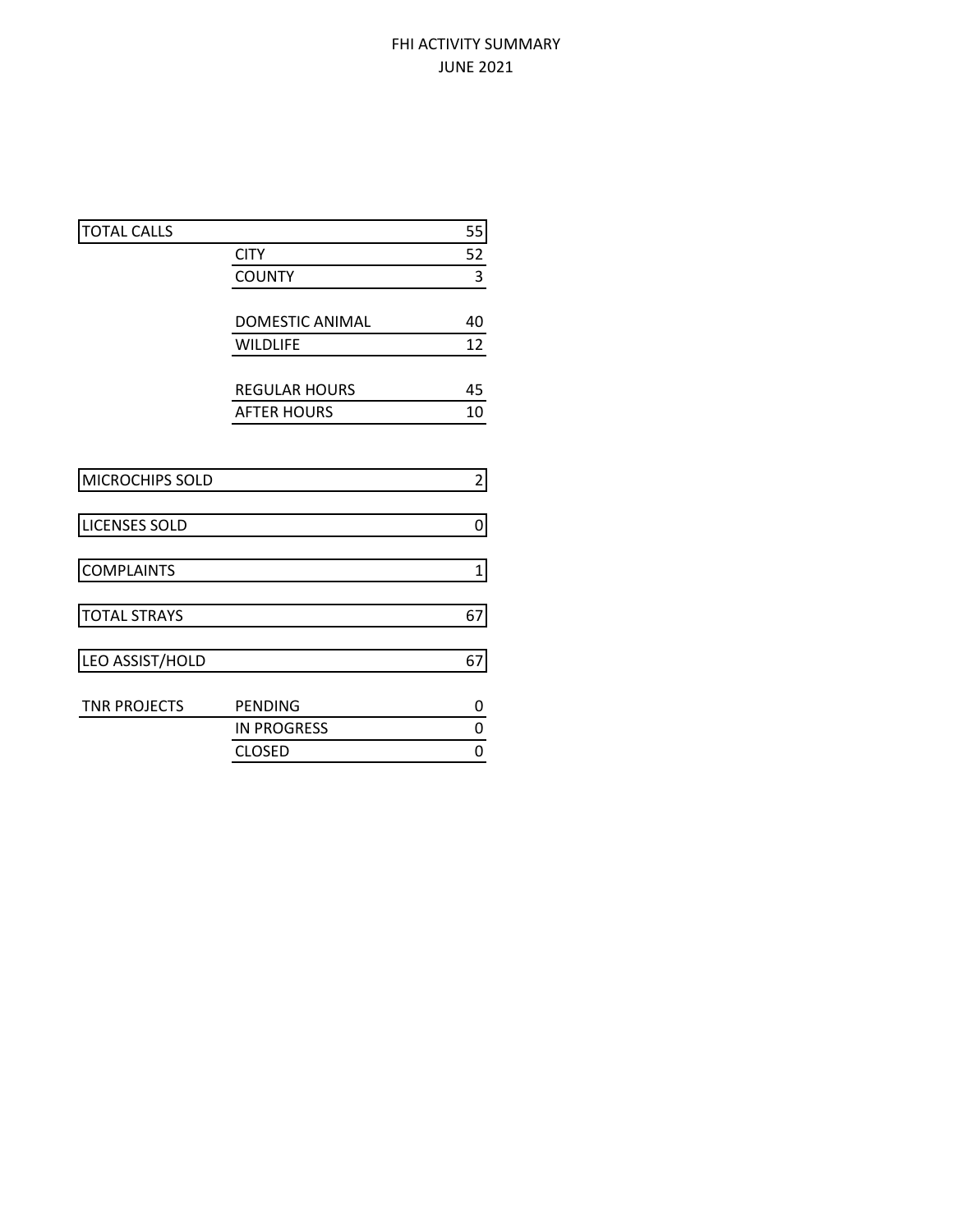FHI SUMMARY PAGE JUNE 2021

|               | <b>BEGINNING COUNT</b> | <b>INTAKE</b> |         |                 |               | <b>TOTAL INTAKE</b> | <b>OUTCOME</b><br><b>TOTAL OUTCOME</b> |              |    | <b>END COUNT IN CUSTODY</b> |     |    |
|---------------|------------------------|---------------|---------|-----------------|---------------|---------------------|----------------------------------------|--------------|----|-----------------------------|-----|----|
|               |                        | <b>STRAY</b>  | RBO LEO |                 | Other TRFR IN |                     | <b>RTO</b>                             | <b>ADOPT</b> |    | TRFR DOA/Euth               |     |    |
|               |                        |               |         |                 |               |                     |                                        |              |    |                             |     |    |
| CANINE        | 25                     | 34            |         |                 |               | 45                  |                                        |              |    |                             | 38  | 32 |
| <b>FELINE</b> | 22                     | 17            |         |                 |               | 20                  |                                        |              |    |                             | 12  | 30 |
| REP/AMP/FISH  | ы                      |               |         | 34              |               | 34                  |                                        |              |    | 32                          | 32  |    |
| <b>BIRD</b>   |                        |               |         | 18 <sup>1</sup> | 0             | 18                  |                                        |              | 18 |                             | 18  |    |
| SMALL ANIMAL  | $\overline{3}$         |               |         | 121             |               | 13                  |                                        |              | 10 |                             | 10  |    |
| WILDLIFE      | $\Omega$               | 15            |         |                 |               | 15 <sup>1</sup>     |                                        |              | ᅩ  |                             | LJ  |    |
|               | 57                     | 67            | -11     | 67              | 0             | 145                 | 30                                     |              | 47 | 39                          | 125 | 77 |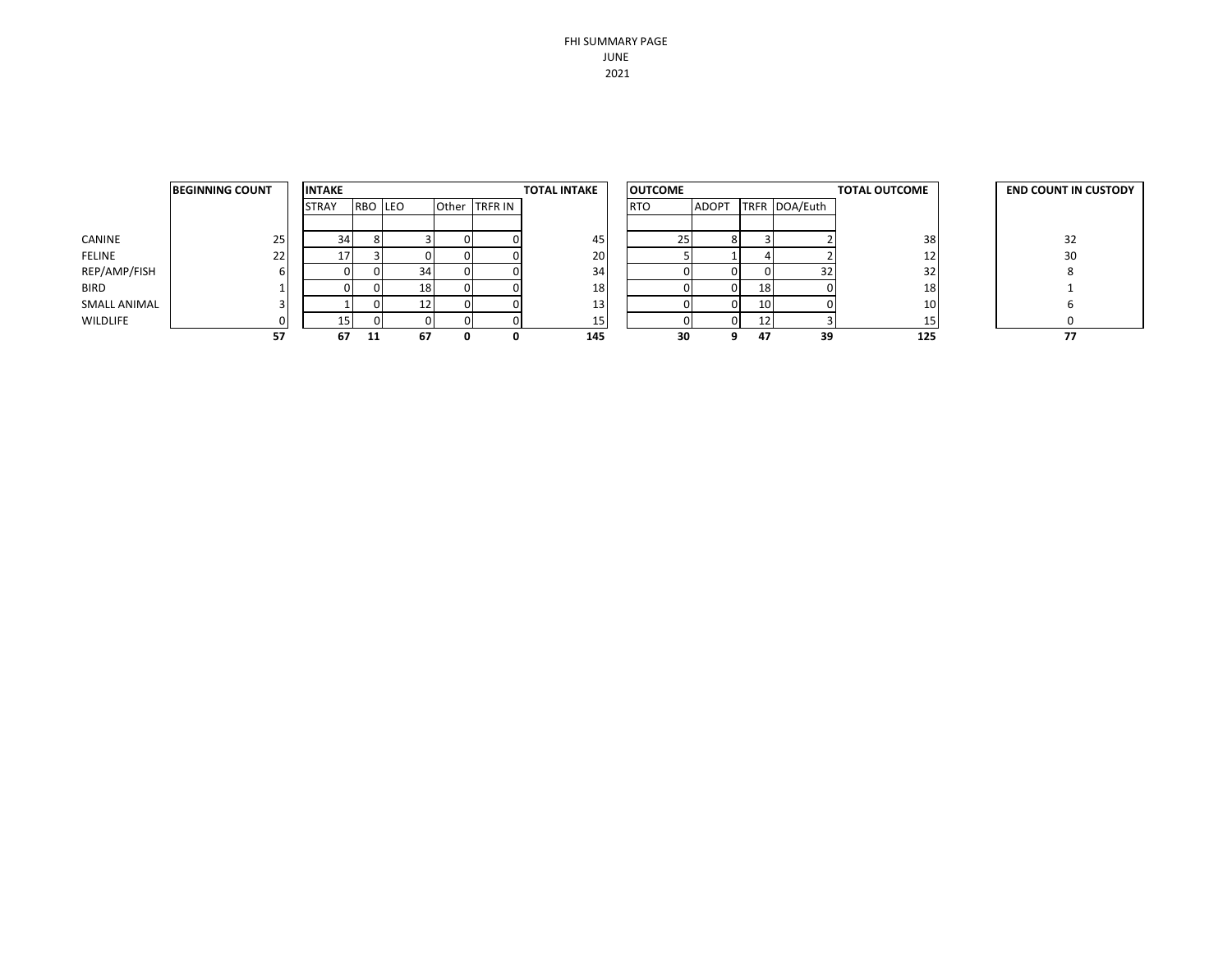#### FHI IN CUSTODY JUNE 2021

| Intake Date | Intake Type           | Pet Name                         | Pet Breed                                     | Pet Type                          | <b>Current Status</b>                    |
|-------------|-----------------------|----------------------------------|-----------------------------------------------|-----------------------------------|------------------------------------------|
| 02/18/2021  | Relinquished By Owner | <b>AC Pretzel</b>                | Domestic Shorthair                            | Cat                               | Available                                |
| 03/28/2021  | Relinquished By Owner | <b>AC Ralf</b>                   | Domestic Shorthair                            | Cat                               | Available                                |
| 04/20/2021  | Relinquished By Owner | <b>AC Skittles</b>               | Domestic Shorthair                            | Cat                               | Available                                |
| 05/31/2021  | Relinquished By Owner | AC Lady                          | Domestic Shorthair                            | Cat                               | Available                                |
| 06/04/2021  | Relinguished By Owner | <b>AC Cosmo</b>                  | Domestic Short Hair                           | Cat                               | Available                                |
| 06/16/2021  | Relinquished By Owner | AC Webber                        | Domestic Short Hair                           | Cat                               | Available                                |
| 06/19/2021  | Stray At Large        | AC Poppy (Hardee's)              | Domestic Mediumhair, Calico                   | Cat                               | Available                                |
| 06/28/2021  | Relinquished By Owner | AC Fred OS                       | Siamese                                       | Cat                               | Available                                |
| 01/08/2021  | Relinquished By Owner | Tank2 Adopt return               | Pit Bull Terrier, Husky                       | Dog                               | Available                                |
| 01/21/2021  | Relinquished By Owner | Abby                             | Labrador Retriever, Labrador Retriever        | Dog                               | Available                                |
| 01/21/2021  | Relinguished By Owner | Buddy                            | Labrador Retriever, Labrador Retriever        | Dog                               | Available                                |
| 02/26/2021  | Relinguished By Owner | AC Jazzy                         | Boxer, Staffordshire Bull Terrier             | Dog                               | Available                                |
| 04/21/2021  | Relinquished By Owner | <b>AC Benito</b>                 | Siberian Husky                                | Dog                               | Available                                |
| 05/29/2021  | Stray At Large        | AC Rocky County Rd O North Bend  | Labrador Retriever                            | Dog                               | Available                                |
| 06/10/2021  | Relinquished By Owner | AC Ace                           | Rottweiler                                    | Dog                               | Available                                |
| 06/11/2021  | Relinquished By Owner | AC Zurayah                       | Husky, German Shepherd Dog                    | Dog                               | Available                                |
| 06/19/2021  | Other                 | <b>AC Damien</b>                 | American Bulldog                              | Dog                               | Available                                |
| 06/22/2021  | Relinquished By Owner | AC Jax OS                        | Shepherds (All Types)                         | Dog                               | Available                                |
| 03/06/2021  | Stray At Large        | <b>AC Rosie</b>                  | Pit Bull Terrier                              | Dog                               | Available                                |
| 06/22/2021  | Relinquished By Owner | <b>AC Sherman</b>                | <b>Bulldog</b>                                | Dog                               | Available                                |
| 05/21/2021  | Relinquished By Owner | AC Sophia                        | Siamese                                       | Cat                               | Fostered                                 |
| 05/21/2020  | Relinquished By Owner | Louie                            | Labrador Retriever                            | Dog                               | Fostered                                 |
| 04/11/2021  | Relinguished By Owner | AC Blue OS                       | Coonhound, Pointer                            | Dog                               | Fostered                                 |
| 05/12/2021  | Stray At Large        | AC Macho                         | Husky                                         | Dog                               | Fostered                                 |
| 05/27/2021  | Relinquished By Owner | <b>AC Shadow</b>                 | Staffordshire Bull Terrier, Boxer             | Dog                               | Fostered                                 |
| 01/20/2021  | Other                 | Diva                             | Yorkie, Yorkshire Terrie, Poodles (All Types) | Dog                               | Fostered                                 |
| 03/18/2021  | Other                 | Dexter                           | <b>Pit Bull Terrier</b>                       | Dog                               | Fostered                                 |
| 05/27/2021  | Other                 | <b>AC Molly (FPD210912)</b>      | Collie                                        | Dog                               | Fostered                                 |
| 05/27/2021  | Other                 | AC Rex (FPD210912)               | Chihuahua                                     | Dog                               | Fostered                                 |
| 05/27/2021  | Other                 | AC Beardie 6 (FPD210912) copy #5 | Bearded Dragon                                | Reptile, Amphibian, Fish Fostered |                                          |
| 06/18/2021  | Other                 | AC Turtle 1                      | Turtle                                        | Reptile, Amphibian, Fish Fostered |                                          |
| 06/18/2021  | Other                 | AC Turtle 2                      | Turtle                                        | Reptile, Amphibian, Fish Fostered |                                          |
| 05/27/2021  | Other                 | AC Andi (FPD210912)              | Guinea Pig                                    | <b>Small Animal</b>               | Fostered                                 |
| 05/27/2021  | Other                 | AC Charlie (FPD210912)           | Guinea Pig                                    | Small Animal                      | Fostered                                 |
| 05/27/2021  | Other                 | AC SG (FPD210912)                | Sugar Glider                                  | Small Animal                      | Fostered - Hold                          |
| 05/27/2021  | Other                 | AC Beardie 2 (FPD210912) copy #1 | <b>Bearded Dragon</b>                         |                                   | Reptile, Amphibian, Fish Fostered - Hold |
| 05/27/2021  | Other                 | AC Beardie 3 (FPD210912) copy #2 | <b>Bearded Dragon</b>                         |                                   | Reptile, Amphibian, Fish Fostered - Hold |
| 05/27/2021  | Other                 | AC Beardie 4 (FPD210912) copy #3 | <b>Bearded Dragon</b>                         |                                   | Reptile, Amphibian, Fish Fostered - Hold |
| 06/04/2021  | Transferred In        | AC Hamster (Hancock)             | Hamster                                       | Small Animal                      | Fostered - Hold                          |
| 05/27/2021  | Other                 | AC Bird "Sunshine" (FPD210912)   | Canary                                        | <b>Bird</b>                       | Fostered - Pending Adoption              |
| 04/30/2021  | Other                 | <b>AC Piper</b>                  | Domestic Shorthair                            | Cat                               | Fostered - Pending Adoption              |
| 03/27/2021  | Relinquished By Owner | AC Nemo                          | Domestic Shorthair                            | Cat                               | Fostered - Pending Adoption              |
| 05/03/2021  | Other                 | AC Georgia                       | Domestic Longhair                             | Cat                               | Fostered - Pending Adoption              |
| 05/11/2021  | Stray At Large        | Ac Cheetah                       | Tabby                                         | Cat                               | Fostered - Pending Adoption              |
| 05/17/2021  | Stray At Large        | AC Fia                           | Tabby                                         | Cat                               | Fostered - Pending Adoption              |
| 03/27/2021  | Relinquished By Owner | <b>AC Lucky</b>                  | Domestic Shorthair                            | Cat                               | Fostered - Pending Adoption              |
| 05/10/2021  | Stray At Large        | <b>AC Kiwi</b>                   | Domestic Shorthair                            | Cat                               | Fostered - Pending Adoption              |
| 05/18/2021  | Stray At Large        | AC Tommy (22 & Irving)           | Siamese, Siamese/ Flame Pt                    | Cat                               | Fostered - Pending Adoption              |
| 06/04/2021  | Stray At Large        | <b>AC Dudley</b>                 | Domestic Short Hair                           | Cat                               | Fostered - Pending Adoption              |
| 04/15/2021  | <b>RBO</b>            | Kane                             | Staffordshire Bull Terrier                    | Dog                               | Fostered - Pending Adoption              |
|             |                       |                                  |                                               |                                   |                                          |

| et Breed                                     | Pet Type    |
|----------------------------------------------|-------------|
| omestic Shorthair                            | Cat         |
| omestic Shorthair                            | Cat         |
| omestic Shorthair                            | Cat         |
| omestic Shorthair                            | Cat         |
| omestic Short Hair                           | Cat         |
| omestic Short Hair                           | Cat         |
| omestic Mediumhair, Calico                   | Cat         |
| iamese                                       | Cat         |
| it Bull Terrier, Husky                       | Dog         |
| abrador Retriever, Labrador Retriever        | Dog         |
| abrador Retriever, Labrador Retriever        | Dog         |
| oxer, Staffordshire Bull Terrier             | Dog         |
| iberian Husky                                | Dog         |
| abrador Retriever                            | Dog         |
| ottweiler                                    | Dog         |
| usky, German Shepherd Dog                    | Dog         |
| merican Bulldog                              | Dog         |
| hepherds (All Types)                         | Dog         |
| it Bull Terrier                              | Dog         |
| ulldog                                       | Dog         |
| iamese                                       | Cat         |
| abrador Retriever                            | Dog         |
| oonhound, Pointer                            | Dog         |
| usky                                         | Dog         |
| taffordshire Bull Terrier, Boxer             | Dog         |
| orkie, Yorkshire Terrie, Poodles (All Types) | Dog         |
| it Bull Terrier                              | Dog         |
| ollie                                        | Dog         |
| hihuahua                                     | Dog         |
| earded Dragon                                | Reptile,    |
| urtle                                        | Reptile,    |
| urtle                                        | Reptile,    |
| uinea Pig                                    | Small Ar    |
| uinea Pig                                    | Small Ar    |
| ugar Glider                                  | Small Ar    |
| earded Dragon                                | Reptile,    |
| earded Dragon                                | Reptile,    |
| earded Dragon                                | Reptile,    |
| amster                                       | Small Ar    |
| anary                                        | <b>Bird</b> |
| omestic Shorthair                            | Cat         |
| omestic Shorthair                            | Cat         |
| omestic Longhair                             | Cat         |
| abby                                         | Cat         |
| abby                                         | Cat         |
| omestic Shorthair                            | Cat         |
| omestic Shorthair                            | Cat         |
| iamese, Siamese/ Flame Pt                    | Cat         |
| omestic Short Hair                           | Cat         |
| taffordshire Bull Terrier                    | Dog         |
|                                              |             |

| t                                      | Available                 |
|----------------------------------------|---------------------------|
| t                                      | Available                 |
| t                                      | Available                 |
| t                                      | Available                 |
| t                                      | Available                 |
| t                                      | Available                 |
| t                                      | Available                 |
| t                                      | Available                 |
| g                                      | Available                 |
| g                                      | Available                 |
| g                                      | Available                 |
| g                                      | Available                 |
| g                                      | Available                 |
| g                                      | Available                 |
| g                                      | Available                 |
| g                                      | Available                 |
| g                                      | Available                 |
| g                                      | Available                 |
| g                                      | Available                 |
| g                                      | Available                 |
| t                                      | Fostered                  |
| g                                      | Fostered                  |
| g                                      | Fostered                  |
| g                                      | Fostered                  |
| g                                      | Fostered                  |
| g                                      | Fostered                  |
| g                                      | Fostered                  |
| g                                      | Fostered                  |
| g                                      | Fostered                  |
| ptile, Amphibian, Fish Fostered        |                           |
| ptile, Amphibian, Fish Fostered        |                           |
| ptile, Amphibian, Fish Fostered        |                           |
| ıall Animal                            | Fostered                  |
| ıall Animal                            | Fostered                  |
| ıall Animal                            | Fostered - Hold           |
| ptile, Amphibian, Fish Fostered - Hold |                           |
| ptile, Amphibian, Fish Fostered - Hold |                           |
| ptile, Amphibian, Fish Fostered - Hold |                           |
| ıall Animal                            | Fostered - Hold           |
| d                                      | Fostered - Pending Adopti |
| t                                      | Fostered - Pending Adopti |
| t                                      | Fostered - Pending Adopti |
| t                                      | Fostered - Pending Adopti |
| t                                      | Fostered - Pending Adopti |
| t                                      | Fostered - Pending Adopti |
| t                                      | Fostered - Pending Adopti |
| t                                      | Fostered - Pending Adopti |
| t                                      | Fostered - Pending Adopti |
| t                                      | Fostered - Pending Adopti |
| g                                      | Fostered - Pending Adopti |
|                                        |                           |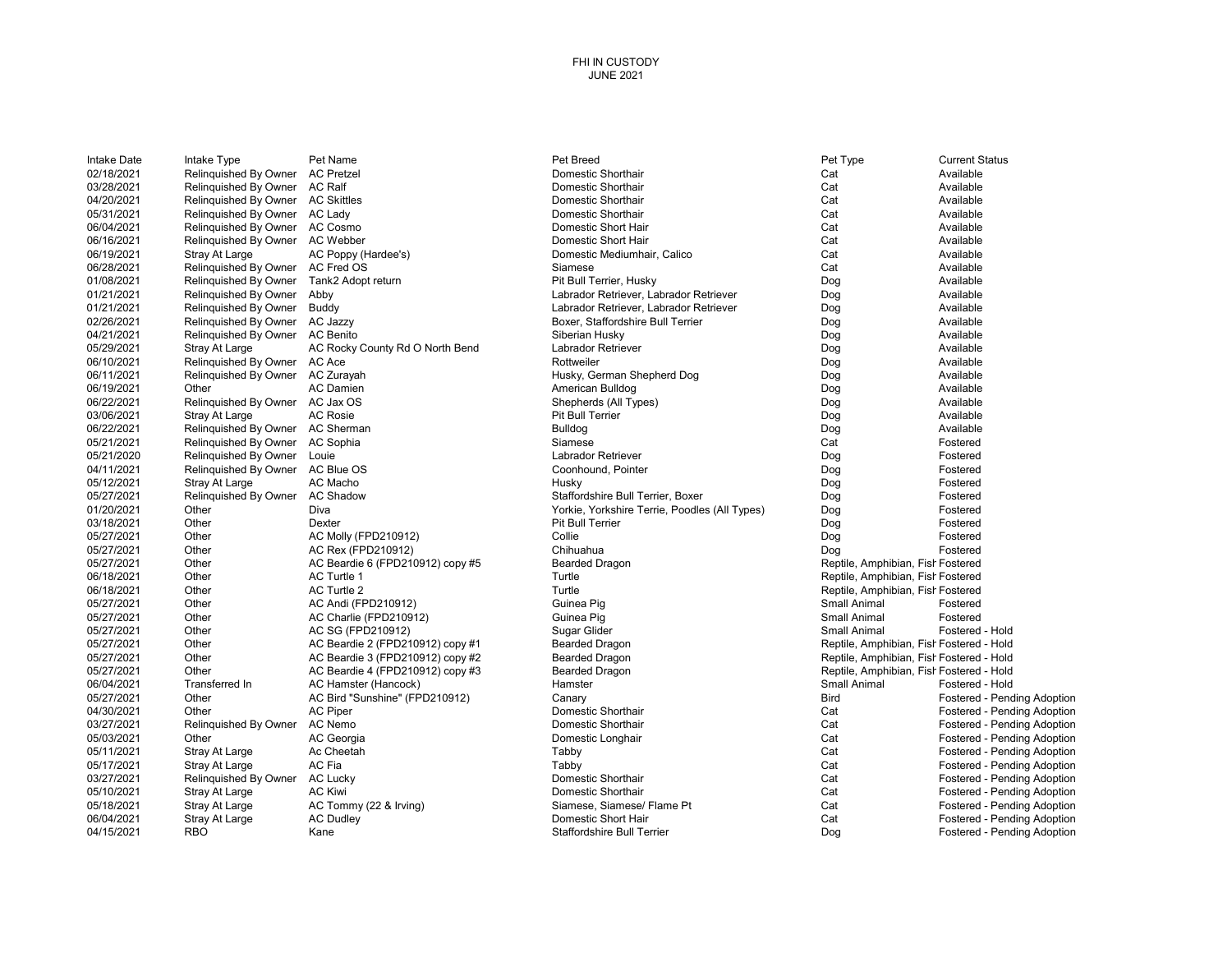#### FHI IN CUSTODY JUNE 2021

| 05/13/2021         | <b>Stray At Large</b> | AC Cora (Corona)                 | Shih Tzu                             | Dog                 | Fostered - Pending Adoption                          |          |
|--------------------|-----------------------|----------------------------------|--------------------------------------|---------------------|------------------------------------------------------|----------|
| 05/15/2021         | Transferred In        | Oliver                           | Pit Bull Terrier, Basset Hound       | Dog                 | Fostered - Pending Adoption                          |          |
| 05/02/2021         | Relinguished By Owner | Nilla                            | Australian Shepherd                  | Dog                 | Fostered - Pending Adoption                          |          |
| 05/14/2021         | Stray At Large        | <b>AC Chevy</b>                  | <b>Labrador Retriever</b>            | Dog                 | Fostered - Pending Adoption                          |          |
| 06/06/2021         | Relinguished By Owner | <b>AC Willow OS</b>              | Brittany, Spaniels (Medium)          | Dog                 | Fostered - Pending Adoption                          |          |
| 05/27/2021         | Other                 | AC Beardie 1 (FPD210912)         | <b>Bearded Dragon</b>                |                     | Reptile, Amphibian, Fish Fostered - Pending Adoption |          |
| 05/27/2021         | Other                 | AC Beardie 5 (FPD210912) copy #4 | <b>Bearded Dragon</b>                |                     | Reptile, Amphibian, Fish Fostered - Pending Adoption |          |
| 05/27/2021         | Other                 | AC Clyde (FPD210912)             | Tabby                                | Cat                 | Hold                                                 |          |
| 05/27/2021         | Other                 | AC Shadow (FPD210912)            | Domestic Short Hair                  | Cat                 | Hold                                                 |          |
| 06/11/2021         | <b>Transferred In</b> | AC Rocky 312                     | Mastiff, Labrador Retriever          | Dog                 | Hold                                                 |          |
| 06/15/2021         | Transferred In        | AC Cooper 6.15.21                | Labrador Retriever, Pit Bull Terrier | Dog                 | Hold                                                 |          |
| 06/21/2021         | Other                 | AC Gerbil (C Field)              | Gerbil                               | Small Animal        | Hold                                                 |          |
| 06/21/2021         | Other                 | AC Gerbil (C Field) copy #1      | Gerbil                               | <b>Small Animal</b> | Hold                                                 |          |
| 01/21/2021         | Other                 | <b>AC Katniss</b>                | Domestic Shorthair                   | Cat                 | Hold                                                 |          |
| 05/04/2021         | Relinquished By Owner | <b>AC Darcv</b>                  | Domestic Shorthair                   | Cat                 | Intake                                               |          |
| 05/21/2021         | <b>RBO</b>            | AC Sophia                        | Siamese                              | Cat                 | Intake                                               |          |
| 05/11/2021         | Stray At Large        | AC Jack                          | Domestic Shorthair                   | Cat                 | Intake                                               |          |
| 05/17/2021         | Stray At Large        | AC Mia (Jackson St)              | Tabby                                | Cat                 | Intake                                               |          |
| 05/29/2021         | Stray At Large        | AC Rose (Factory St)             | Domestic Shorthair, Tabby            | Cat                 | Intake                                               |          |
| 05/30/2021         | Stray At Large        | AC Lia                           | Tabby                                | Cat                 | Intake                                               |          |
| 06/19/2021         | Stray At Large        | AC Black Cat 15th St             | Domestic Short Hair                  | Cat                 | Intake                                               |          |
| 06/21/2021         | Stray At Large        | AC Kitten (Pumba 7 & H)          | Domestic Shorthair                   | Cat                 | Intake                                               |          |
| 06/22/2021         | <b>Stray At Large</b> | AC Kitten Rafiki (Austin Ln)     | Domestic Short Hair                  | Cat                 | Intake                                               |          |
| 06/28/2021         | Stray At Large        | <b>AC Millie</b>                 | Hound (Unknown Type)                 | Dog                 | Intake                                               |          |
|                    |                       |                                  |                                      |                     |                                                      |          |
|                    | Canine                | Feline                           | Small Animal                         | Rep/Amp/Fish        | <b>Bird</b>                                          | Wildlife |
| Available          | 12                    |                                  |                                      | $\Omega$<br>0       |                                                      | $\Omega$ |
| Fostered           | 8                     |                                  |                                      | 3<br>2              |                                                      | $\Omega$ |
| Fostered - Hold    | $\Omega$              |                                  |                                      | 3                   |                                                      | $\Omega$ |
| Fostered - Pending |                       |                                  |                                      | $\overline{2}$      |                                                      |          |
| Hold               |                       |                                  |                                      |                     |                                                      | $\Omega$ |
| Intake             |                       |                                  |                                      | $\Omega$            |                                                      |          |
|                    | 29                    | 30                               |                                      | 6<br>8              |                                                      | $\Omega$ |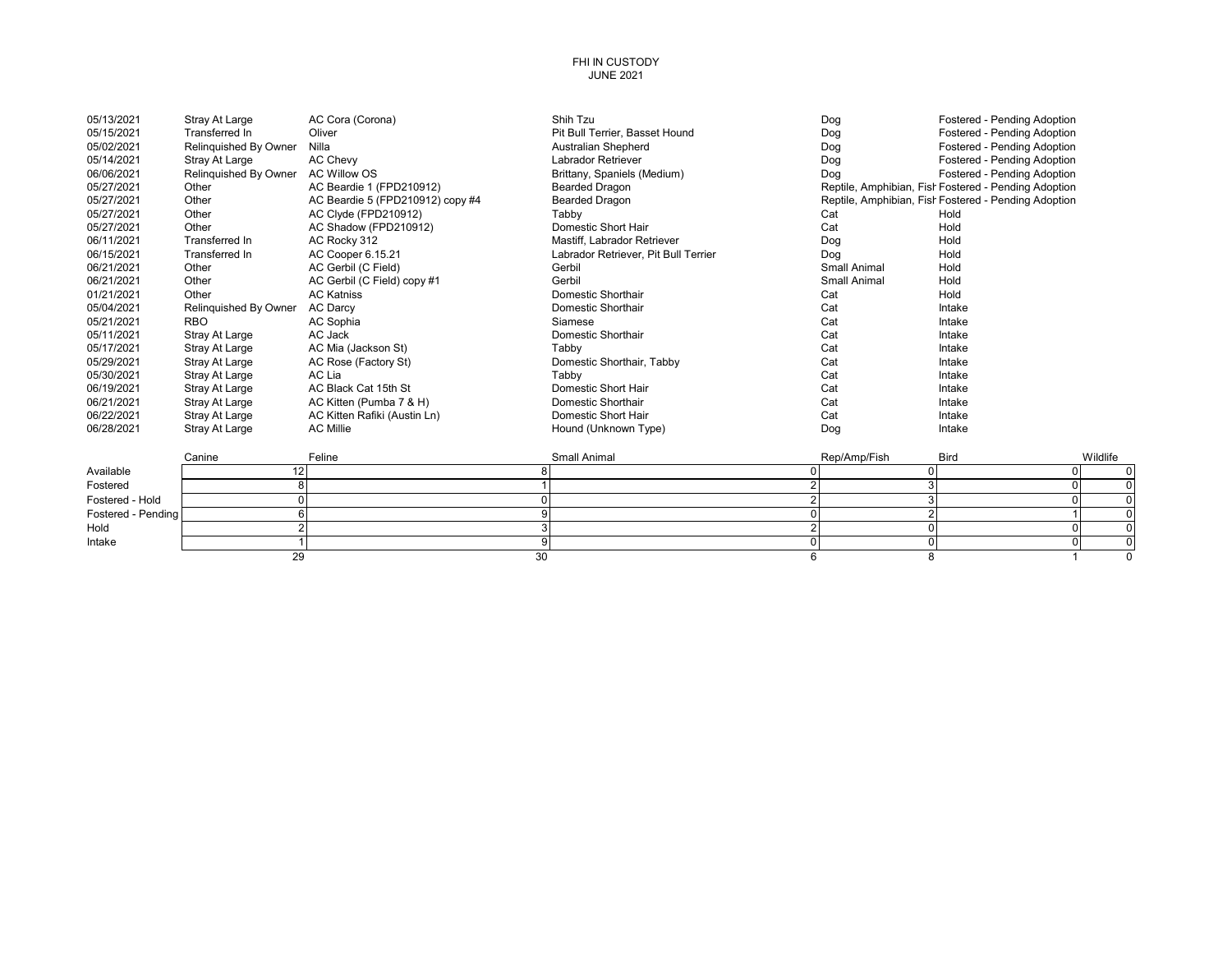| 06/21/2021<br>LEO<br>AC Chicken (Majesty Straight Run)<br>Chicken<br><b>Bird</b><br>Transferred<br>LEO<br>06/21/2021<br>AC Chicken (Majesty Straight Run)copy Chicken<br><b>Bird</b><br>Transferred<br>06/21/2021<br><b>LEO</b><br>AC Chicken (Majesty Straight Run) copy Chicken<br>Transferred<br><b>Bird</b><br>LEO<br>06/21/2021<br>AC Chicken (Majesty Straight Run) copy Chicken<br><b>Bird</b><br>Transferred<br>LEO<br>06/21/2021<br>AC Barnes Vedder (chick)<br>Chicken<br><b>Bird</b><br>Transferred<br>06/21/2021<br>LEO<br><b>Bird</b><br>Transferred<br>AC Barnes Vedder (chick) copy #1<br>Chicken<br>LEO<br>06/21/2021<br><b>Bird</b><br>Transferred<br>AC Barnes Vedder (chick) copy #2<br>Chicken<br>LEO<br>06/21/2021<br><b>Bird</b><br>Transferred<br>AC Barnes Vedder (chick) copy #3<br>Chicken<br>LEO<br>06/21/2021<br><b>AC Black Cochin</b><br>Chicken<br><b>Bird</b><br>Transferred<br>06/21/2021<br><b>LEO</b><br><b>Bird</b><br>Transferred<br>AC Black Cochin copy #1<br>Chicken<br>LEO<br>06/21/2021<br>Transferred<br>AC Black Cochin copy #2<br>Chicken<br>Bird<br>06/21/2021<br>LEO<br>AC Black Cochin copy #3<br>Chicken<br><b>Bird</b><br>Transferred<br>LEO<br>06/21/2021<br><b>AC Olde English Bantams</b><br>Chicken<br><b>Bird</b><br>Transferred<br>LEO<br>06/21/2021<br>AC Olde English Bantams copy #1<br>Transferred<br>Chicken<br><b>Bird</b><br><b>LEO</b><br>06/21/2021<br><b>Bird</b><br>Transferred<br>AC Olde English Bantams copy #2<br>Chicken<br>LEO<br>06/21/2021<br><b>AC Pheasant</b><br>Transferred<br>Pheasant<br><b>Bird</b><br>06/21/2021<br><b>LEO</b><br>Pheasant<br><b>Bird</b><br>Transferred<br>AC Pheasant copy #1<br>06/21/2021<br><b>LEO</b><br>Pheasant<br>Transferred<br>AC Pheasant copy #2<br>Bird<br>LEO<br>06/11/2021<br>Hold<br>AC Rocky 312<br>Mastiff, Labrador Retriever<br>Dog<br>LEO<br>06/15/2021<br>Hold<br>AC Cooper 6.15.21<br>Labrador Retriever, Pit Bull Terri Dog<br>LEO<br>06/25/2021<br>AC Toby (6.25.21)<br>Maltese<br>Dog<br>LEO<br><b>AC Clown Fish</b><br>06/18/2021<br>Clown Fish<br>Reptile, Amphibian, Fish Deceased<br>LEO<br>06/18/2021<br><b>AC Fantail Guppy</b><br>Reptile, Amphibian, Fish Deceased<br><b>Fantail Guppy</b><br>LEO<br>06/18/2021<br>AC Fantail Guppy copy #1<br><b>Fantail Guppy</b><br>Reptile, Amphibian, Fish Deceased<br>LEO<br>06/18/2021<br>AC Fantail Guppy copy #10<br>Reptile, Amphibian, Fish Deceased<br><b>Fantail Guppy</b><br><b>LEO</b><br>06/18/2021<br>AC Fantail Guppy copy #11<br><b>Fantail Guppy</b><br>Reptile, Amphibian, Fish Deceased<br><b>LEO</b><br>06/18/2021<br>AC Fantail Guppy copy #12<br><b>Fantail Guppy</b><br>Reptile, Amphibian, Fish Deceased<br>LEO<br>06/18/2021<br>AC Fantail Guppy copy #13<br><b>Fantail Guppy</b><br>Reptile, Amphibian, Fish Deceased<br><b>LEO</b><br>06/18/2021<br>Reptile, Amphibian, Fish Deceased<br>AC Fantail Guppy copy #14<br><b>Fantail Guppy</b><br>LEO<br>06/18/2021<br>AC Fantail Guppy copy #15<br><b>Fantail Guppy</b><br>Reptile, Amphibian, Fish Deceased<br>LEO<br>06/18/2021<br>AC Fantail Guppy copy #2<br><b>Fantail Guppy</b><br>Reptile, Amphibian, Fish Deceased<br>06/18/2021<br>LEO<br>AC Fantail Guppy copy #3<br><b>Fantail Guppy</b><br>Reptile, Amphibian, Fish Deceased<br><b>LEO</b><br>06/18/2021<br>AC Fantail Guppy copy #4<br>Reptile, Amphibian, Fish Deceased<br><b>Fantail Guppy</b><br><b>LEO</b><br>06/18/2021<br>AC Fantail Guppy copy #5<br><b>Fantail Guppy</b><br>Reptile, Amphibian, Fish Deceased<br>06/18/2021<br><b>LEO</b><br>AC Fantail Guppy copy #6<br><b>Fantail Guppy</b><br>Reptile, Amphibian, Fish Deceased<br><b>LEO</b><br>06/18/2021<br>AC Fantail Guppy copy #7<br>Reptile, Amphibian, Fish Deceased<br><b>Fantail Guppy</b><br>LEO<br>06/18/2021<br>AC Fantail Guppy copy #8<br><b>Fantail Guppy</b><br>Reptile, Amphibian, Fish Deceased<br>LEO<br>06/18/2021<br>AC Fantail Guppy copy #9<br><b>Fantail Guppy</b><br>Reptile, Amphibian, Fish Deceased<br>LEO<br>AC Fish 1<br>06/18/2021<br><b>Giant Sucker Fish</b><br>Reptile, Amphibian, Fish Deceased<br><b>AC Golden Sucker Fish</b><br>06/18/2021<br>LEO<br>Reptile, Amphibian, Fish Deceased<br>Golden Sucker Fish<br>LEO<br>06/18/2021<br><b>AC Loche Fish</b><br>Loche<br>Reptile, Amphibian, Fish Deceased<br>LEO<br>06/18/2021<br><b>AC Minnow</b><br>Minnow<br>Reptile, Amphibian, Fish Deceased | Intake Date | Intake Type | Pet Name | Pet Breed | Pet Type | <b>Current Status</b>    |
|-----------------------------------------------------------------------------------------------------------------------------------------------------------------------------------------------------------------------------------------------------------------------------------------------------------------------------------------------------------------------------------------------------------------------------------------------------------------------------------------------------------------------------------------------------------------------------------------------------------------------------------------------------------------------------------------------------------------------------------------------------------------------------------------------------------------------------------------------------------------------------------------------------------------------------------------------------------------------------------------------------------------------------------------------------------------------------------------------------------------------------------------------------------------------------------------------------------------------------------------------------------------------------------------------------------------------------------------------------------------------------------------------------------------------------------------------------------------------------------------------------------------------------------------------------------------------------------------------------------------------------------------------------------------------------------------------------------------------------------------------------------------------------------------------------------------------------------------------------------------------------------------------------------------------------------------------------------------------------------------------------------------------------------------------------------------------------------------------------------------------------------------------------------------------------------------------------------------------------------------------------------------------------------------------------------------------------------------------------------------------------------------------------------------------------------------------------------------------------------------------------------------------------------------------------------------------------------------------------------------------------------------------------------------------------------------------------------------------------------------------------------------------------------------------------------------------------------------------------------------------------------------------------------------------------------------------------------------------------------------------------------------------------------------------------------------------------------------------------------------------------------------------------------------------------------------------------------------------------------------------------------------------------------------------------------------------------------------------------------------------------------------------------------------------------------------------------------------------------------------------------------------------------------------------------------------------------------------------------------------------------------------------------------------------------------------------------------------------------------------------------------------------------------------------------------------------------------------------------------------------------------------------------------------------------------------------------------------------------------------------------------------------------------------------------------------------------------------------------------------------------------------------------------------------------------------------------------------------------------------------------------------------------------------------------------------------------------------------------------------------------------------------------------------|-------------|-------------|----------|-----------|----------|--------------------------|
|                                                                                                                                                                                                                                                                                                                                                                                                                                                                                                                                                                                                                                                                                                                                                                                                                                                                                                                                                                                                                                                                                                                                                                                                                                                                                                                                                                                                                                                                                                                                                                                                                                                                                                                                                                                                                                                                                                                                                                                                                                                                                                                                                                                                                                                                                                                                                                                                                                                                                                                                                                                                                                                                                                                                                                                                                                                                                                                                                                                                                                                                                                                                                                                                                                                                                                                                                                                                                                                                                                                                                                                                                                                                                                                                                                                                                                                                                                                                                                                                                                                                                                                                                                                                                                                                                                                                                                                                                 |             |             |          |           |          |                          |
|                                                                                                                                                                                                                                                                                                                                                                                                                                                                                                                                                                                                                                                                                                                                                                                                                                                                                                                                                                                                                                                                                                                                                                                                                                                                                                                                                                                                                                                                                                                                                                                                                                                                                                                                                                                                                                                                                                                                                                                                                                                                                                                                                                                                                                                                                                                                                                                                                                                                                                                                                                                                                                                                                                                                                                                                                                                                                                                                                                                                                                                                                                                                                                                                                                                                                                                                                                                                                                                                                                                                                                                                                                                                                                                                                                                                                                                                                                                                                                                                                                                                                                                                                                                                                                                                                                                                                                                                                 |             |             |          |           |          |                          |
|                                                                                                                                                                                                                                                                                                                                                                                                                                                                                                                                                                                                                                                                                                                                                                                                                                                                                                                                                                                                                                                                                                                                                                                                                                                                                                                                                                                                                                                                                                                                                                                                                                                                                                                                                                                                                                                                                                                                                                                                                                                                                                                                                                                                                                                                                                                                                                                                                                                                                                                                                                                                                                                                                                                                                                                                                                                                                                                                                                                                                                                                                                                                                                                                                                                                                                                                                                                                                                                                                                                                                                                                                                                                                                                                                                                                                                                                                                                                                                                                                                                                                                                                                                                                                                                                                                                                                                                                                 |             |             |          |           |          |                          |
|                                                                                                                                                                                                                                                                                                                                                                                                                                                                                                                                                                                                                                                                                                                                                                                                                                                                                                                                                                                                                                                                                                                                                                                                                                                                                                                                                                                                                                                                                                                                                                                                                                                                                                                                                                                                                                                                                                                                                                                                                                                                                                                                                                                                                                                                                                                                                                                                                                                                                                                                                                                                                                                                                                                                                                                                                                                                                                                                                                                                                                                                                                                                                                                                                                                                                                                                                                                                                                                                                                                                                                                                                                                                                                                                                                                                                                                                                                                                                                                                                                                                                                                                                                                                                                                                                                                                                                                                                 |             |             |          |           |          |                          |
|                                                                                                                                                                                                                                                                                                                                                                                                                                                                                                                                                                                                                                                                                                                                                                                                                                                                                                                                                                                                                                                                                                                                                                                                                                                                                                                                                                                                                                                                                                                                                                                                                                                                                                                                                                                                                                                                                                                                                                                                                                                                                                                                                                                                                                                                                                                                                                                                                                                                                                                                                                                                                                                                                                                                                                                                                                                                                                                                                                                                                                                                                                                                                                                                                                                                                                                                                                                                                                                                                                                                                                                                                                                                                                                                                                                                                                                                                                                                                                                                                                                                                                                                                                                                                                                                                                                                                                                                                 |             |             |          |           |          |                          |
|                                                                                                                                                                                                                                                                                                                                                                                                                                                                                                                                                                                                                                                                                                                                                                                                                                                                                                                                                                                                                                                                                                                                                                                                                                                                                                                                                                                                                                                                                                                                                                                                                                                                                                                                                                                                                                                                                                                                                                                                                                                                                                                                                                                                                                                                                                                                                                                                                                                                                                                                                                                                                                                                                                                                                                                                                                                                                                                                                                                                                                                                                                                                                                                                                                                                                                                                                                                                                                                                                                                                                                                                                                                                                                                                                                                                                                                                                                                                                                                                                                                                                                                                                                                                                                                                                                                                                                                                                 |             |             |          |           |          |                          |
|                                                                                                                                                                                                                                                                                                                                                                                                                                                                                                                                                                                                                                                                                                                                                                                                                                                                                                                                                                                                                                                                                                                                                                                                                                                                                                                                                                                                                                                                                                                                                                                                                                                                                                                                                                                                                                                                                                                                                                                                                                                                                                                                                                                                                                                                                                                                                                                                                                                                                                                                                                                                                                                                                                                                                                                                                                                                                                                                                                                                                                                                                                                                                                                                                                                                                                                                                                                                                                                                                                                                                                                                                                                                                                                                                                                                                                                                                                                                                                                                                                                                                                                                                                                                                                                                                                                                                                                                                 |             |             |          |           |          |                          |
|                                                                                                                                                                                                                                                                                                                                                                                                                                                                                                                                                                                                                                                                                                                                                                                                                                                                                                                                                                                                                                                                                                                                                                                                                                                                                                                                                                                                                                                                                                                                                                                                                                                                                                                                                                                                                                                                                                                                                                                                                                                                                                                                                                                                                                                                                                                                                                                                                                                                                                                                                                                                                                                                                                                                                                                                                                                                                                                                                                                                                                                                                                                                                                                                                                                                                                                                                                                                                                                                                                                                                                                                                                                                                                                                                                                                                                                                                                                                                                                                                                                                                                                                                                                                                                                                                                                                                                                                                 |             |             |          |           |          |                          |
|                                                                                                                                                                                                                                                                                                                                                                                                                                                                                                                                                                                                                                                                                                                                                                                                                                                                                                                                                                                                                                                                                                                                                                                                                                                                                                                                                                                                                                                                                                                                                                                                                                                                                                                                                                                                                                                                                                                                                                                                                                                                                                                                                                                                                                                                                                                                                                                                                                                                                                                                                                                                                                                                                                                                                                                                                                                                                                                                                                                                                                                                                                                                                                                                                                                                                                                                                                                                                                                                                                                                                                                                                                                                                                                                                                                                                                                                                                                                                                                                                                                                                                                                                                                                                                                                                                                                                                                                                 |             |             |          |           |          |                          |
|                                                                                                                                                                                                                                                                                                                                                                                                                                                                                                                                                                                                                                                                                                                                                                                                                                                                                                                                                                                                                                                                                                                                                                                                                                                                                                                                                                                                                                                                                                                                                                                                                                                                                                                                                                                                                                                                                                                                                                                                                                                                                                                                                                                                                                                                                                                                                                                                                                                                                                                                                                                                                                                                                                                                                                                                                                                                                                                                                                                                                                                                                                                                                                                                                                                                                                                                                                                                                                                                                                                                                                                                                                                                                                                                                                                                                                                                                                                                                                                                                                                                                                                                                                                                                                                                                                                                                                                                                 |             |             |          |           |          |                          |
|                                                                                                                                                                                                                                                                                                                                                                                                                                                                                                                                                                                                                                                                                                                                                                                                                                                                                                                                                                                                                                                                                                                                                                                                                                                                                                                                                                                                                                                                                                                                                                                                                                                                                                                                                                                                                                                                                                                                                                                                                                                                                                                                                                                                                                                                                                                                                                                                                                                                                                                                                                                                                                                                                                                                                                                                                                                                                                                                                                                                                                                                                                                                                                                                                                                                                                                                                                                                                                                                                                                                                                                                                                                                                                                                                                                                                                                                                                                                                                                                                                                                                                                                                                                                                                                                                                                                                                                                                 |             |             |          |           |          |                          |
|                                                                                                                                                                                                                                                                                                                                                                                                                                                                                                                                                                                                                                                                                                                                                                                                                                                                                                                                                                                                                                                                                                                                                                                                                                                                                                                                                                                                                                                                                                                                                                                                                                                                                                                                                                                                                                                                                                                                                                                                                                                                                                                                                                                                                                                                                                                                                                                                                                                                                                                                                                                                                                                                                                                                                                                                                                                                                                                                                                                                                                                                                                                                                                                                                                                                                                                                                                                                                                                                                                                                                                                                                                                                                                                                                                                                                                                                                                                                                                                                                                                                                                                                                                                                                                                                                                                                                                                                                 |             |             |          |           |          |                          |
|                                                                                                                                                                                                                                                                                                                                                                                                                                                                                                                                                                                                                                                                                                                                                                                                                                                                                                                                                                                                                                                                                                                                                                                                                                                                                                                                                                                                                                                                                                                                                                                                                                                                                                                                                                                                                                                                                                                                                                                                                                                                                                                                                                                                                                                                                                                                                                                                                                                                                                                                                                                                                                                                                                                                                                                                                                                                                                                                                                                                                                                                                                                                                                                                                                                                                                                                                                                                                                                                                                                                                                                                                                                                                                                                                                                                                                                                                                                                                                                                                                                                                                                                                                                                                                                                                                                                                                                                                 |             |             |          |           |          |                          |
|                                                                                                                                                                                                                                                                                                                                                                                                                                                                                                                                                                                                                                                                                                                                                                                                                                                                                                                                                                                                                                                                                                                                                                                                                                                                                                                                                                                                                                                                                                                                                                                                                                                                                                                                                                                                                                                                                                                                                                                                                                                                                                                                                                                                                                                                                                                                                                                                                                                                                                                                                                                                                                                                                                                                                                                                                                                                                                                                                                                                                                                                                                                                                                                                                                                                                                                                                                                                                                                                                                                                                                                                                                                                                                                                                                                                                                                                                                                                                                                                                                                                                                                                                                                                                                                                                                                                                                                                                 |             |             |          |           |          |                          |
|                                                                                                                                                                                                                                                                                                                                                                                                                                                                                                                                                                                                                                                                                                                                                                                                                                                                                                                                                                                                                                                                                                                                                                                                                                                                                                                                                                                                                                                                                                                                                                                                                                                                                                                                                                                                                                                                                                                                                                                                                                                                                                                                                                                                                                                                                                                                                                                                                                                                                                                                                                                                                                                                                                                                                                                                                                                                                                                                                                                                                                                                                                                                                                                                                                                                                                                                                                                                                                                                                                                                                                                                                                                                                                                                                                                                                                                                                                                                                                                                                                                                                                                                                                                                                                                                                                                                                                                                                 |             |             |          |           |          |                          |
|                                                                                                                                                                                                                                                                                                                                                                                                                                                                                                                                                                                                                                                                                                                                                                                                                                                                                                                                                                                                                                                                                                                                                                                                                                                                                                                                                                                                                                                                                                                                                                                                                                                                                                                                                                                                                                                                                                                                                                                                                                                                                                                                                                                                                                                                                                                                                                                                                                                                                                                                                                                                                                                                                                                                                                                                                                                                                                                                                                                                                                                                                                                                                                                                                                                                                                                                                                                                                                                                                                                                                                                                                                                                                                                                                                                                                                                                                                                                                                                                                                                                                                                                                                                                                                                                                                                                                                                                                 |             |             |          |           |          |                          |
|                                                                                                                                                                                                                                                                                                                                                                                                                                                                                                                                                                                                                                                                                                                                                                                                                                                                                                                                                                                                                                                                                                                                                                                                                                                                                                                                                                                                                                                                                                                                                                                                                                                                                                                                                                                                                                                                                                                                                                                                                                                                                                                                                                                                                                                                                                                                                                                                                                                                                                                                                                                                                                                                                                                                                                                                                                                                                                                                                                                                                                                                                                                                                                                                                                                                                                                                                                                                                                                                                                                                                                                                                                                                                                                                                                                                                                                                                                                                                                                                                                                                                                                                                                                                                                                                                                                                                                                                                 |             |             |          |           |          |                          |
|                                                                                                                                                                                                                                                                                                                                                                                                                                                                                                                                                                                                                                                                                                                                                                                                                                                                                                                                                                                                                                                                                                                                                                                                                                                                                                                                                                                                                                                                                                                                                                                                                                                                                                                                                                                                                                                                                                                                                                                                                                                                                                                                                                                                                                                                                                                                                                                                                                                                                                                                                                                                                                                                                                                                                                                                                                                                                                                                                                                                                                                                                                                                                                                                                                                                                                                                                                                                                                                                                                                                                                                                                                                                                                                                                                                                                                                                                                                                                                                                                                                                                                                                                                                                                                                                                                                                                                                                                 |             |             |          |           |          |                          |
|                                                                                                                                                                                                                                                                                                                                                                                                                                                                                                                                                                                                                                                                                                                                                                                                                                                                                                                                                                                                                                                                                                                                                                                                                                                                                                                                                                                                                                                                                                                                                                                                                                                                                                                                                                                                                                                                                                                                                                                                                                                                                                                                                                                                                                                                                                                                                                                                                                                                                                                                                                                                                                                                                                                                                                                                                                                                                                                                                                                                                                                                                                                                                                                                                                                                                                                                                                                                                                                                                                                                                                                                                                                                                                                                                                                                                                                                                                                                                                                                                                                                                                                                                                                                                                                                                                                                                                                                                 |             |             |          |           |          |                          |
|                                                                                                                                                                                                                                                                                                                                                                                                                                                                                                                                                                                                                                                                                                                                                                                                                                                                                                                                                                                                                                                                                                                                                                                                                                                                                                                                                                                                                                                                                                                                                                                                                                                                                                                                                                                                                                                                                                                                                                                                                                                                                                                                                                                                                                                                                                                                                                                                                                                                                                                                                                                                                                                                                                                                                                                                                                                                                                                                                                                                                                                                                                                                                                                                                                                                                                                                                                                                                                                                                                                                                                                                                                                                                                                                                                                                                                                                                                                                                                                                                                                                                                                                                                                                                                                                                                                                                                                                                 |             |             |          |           |          |                          |
|                                                                                                                                                                                                                                                                                                                                                                                                                                                                                                                                                                                                                                                                                                                                                                                                                                                                                                                                                                                                                                                                                                                                                                                                                                                                                                                                                                                                                                                                                                                                                                                                                                                                                                                                                                                                                                                                                                                                                                                                                                                                                                                                                                                                                                                                                                                                                                                                                                                                                                                                                                                                                                                                                                                                                                                                                                                                                                                                                                                                                                                                                                                                                                                                                                                                                                                                                                                                                                                                                                                                                                                                                                                                                                                                                                                                                                                                                                                                                                                                                                                                                                                                                                                                                                                                                                                                                                                                                 |             |             |          |           |          | <b>Returned to Owner</b> |
|                                                                                                                                                                                                                                                                                                                                                                                                                                                                                                                                                                                                                                                                                                                                                                                                                                                                                                                                                                                                                                                                                                                                                                                                                                                                                                                                                                                                                                                                                                                                                                                                                                                                                                                                                                                                                                                                                                                                                                                                                                                                                                                                                                                                                                                                                                                                                                                                                                                                                                                                                                                                                                                                                                                                                                                                                                                                                                                                                                                                                                                                                                                                                                                                                                                                                                                                                                                                                                                                                                                                                                                                                                                                                                                                                                                                                                                                                                                                                                                                                                                                                                                                                                                                                                                                                                                                                                                                                 |             |             |          |           |          |                          |
|                                                                                                                                                                                                                                                                                                                                                                                                                                                                                                                                                                                                                                                                                                                                                                                                                                                                                                                                                                                                                                                                                                                                                                                                                                                                                                                                                                                                                                                                                                                                                                                                                                                                                                                                                                                                                                                                                                                                                                                                                                                                                                                                                                                                                                                                                                                                                                                                                                                                                                                                                                                                                                                                                                                                                                                                                                                                                                                                                                                                                                                                                                                                                                                                                                                                                                                                                                                                                                                                                                                                                                                                                                                                                                                                                                                                                                                                                                                                                                                                                                                                                                                                                                                                                                                                                                                                                                                                                 |             |             |          |           |          |                          |
|                                                                                                                                                                                                                                                                                                                                                                                                                                                                                                                                                                                                                                                                                                                                                                                                                                                                                                                                                                                                                                                                                                                                                                                                                                                                                                                                                                                                                                                                                                                                                                                                                                                                                                                                                                                                                                                                                                                                                                                                                                                                                                                                                                                                                                                                                                                                                                                                                                                                                                                                                                                                                                                                                                                                                                                                                                                                                                                                                                                                                                                                                                                                                                                                                                                                                                                                                                                                                                                                                                                                                                                                                                                                                                                                                                                                                                                                                                                                                                                                                                                                                                                                                                                                                                                                                                                                                                                                                 |             |             |          |           |          |                          |
|                                                                                                                                                                                                                                                                                                                                                                                                                                                                                                                                                                                                                                                                                                                                                                                                                                                                                                                                                                                                                                                                                                                                                                                                                                                                                                                                                                                                                                                                                                                                                                                                                                                                                                                                                                                                                                                                                                                                                                                                                                                                                                                                                                                                                                                                                                                                                                                                                                                                                                                                                                                                                                                                                                                                                                                                                                                                                                                                                                                                                                                                                                                                                                                                                                                                                                                                                                                                                                                                                                                                                                                                                                                                                                                                                                                                                                                                                                                                                                                                                                                                                                                                                                                                                                                                                                                                                                                                                 |             |             |          |           |          |                          |
|                                                                                                                                                                                                                                                                                                                                                                                                                                                                                                                                                                                                                                                                                                                                                                                                                                                                                                                                                                                                                                                                                                                                                                                                                                                                                                                                                                                                                                                                                                                                                                                                                                                                                                                                                                                                                                                                                                                                                                                                                                                                                                                                                                                                                                                                                                                                                                                                                                                                                                                                                                                                                                                                                                                                                                                                                                                                                                                                                                                                                                                                                                                                                                                                                                                                                                                                                                                                                                                                                                                                                                                                                                                                                                                                                                                                                                                                                                                                                                                                                                                                                                                                                                                                                                                                                                                                                                                                                 |             |             |          |           |          |                          |
|                                                                                                                                                                                                                                                                                                                                                                                                                                                                                                                                                                                                                                                                                                                                                                                                                                                                                                                                                                                                                                                                                                                                                                                                                                                                                                                                                                                                                                                                                                                                                                                                                                                                                                                                                                                                                                                                                                                                                                                                                                                                                                                                                                                                                                                                                                                                                                                                                                                                                                                                                                                                                                                                                                                                                                                                                                                                                                                                                                                                                                                                                                                                                                                                                                                                                                                                                                                                                                                                                                                                                                                                                                                                                                                                                                                                                                                                                                                                                                                                                                                                                                                                                                                                                                                                                                                                                                                                                 |             |             |          |           |          |                          |
|                                                                                                                                                                                                                                                                                                                                                                                                                                                                                                                                                                                                                                                                                                                                                                                                                                                                                                                                                                                                                                                                                                                                                                                                                                                                                                                                                                                                                                                                                                                                                                                                                                                                                                                                                                                                                                                                                                                                                                                                                                                                                                                                                                                                                                                                                                                                                                                                                                                                                                                                                                                                                                                                                                                                                                                                                                                                                                                                                                                                                                                                                                                                                                                                                                                                                                                                                                                                                                                                                                                                                                                                                                                                                                                                                                                                                                                                                                                                                                                                                                                                                                                                                                                                                                                                                                                                                                                                                 |             |             |          |           |          |                          |
|                                                                                                                                                                                                                                                                                                                                                                                                                                                                                                                                                                                                                                                                                                                                                                                                                                                                                                                                                                                                                                                                                                                                                                                                                                                                                                                                                                                                                                                                                                                                                                                                                                                                                                                                                                                                                                                                                                                                                                                                                                                                                                                                                                                                                                                                                                                                                                                                                                                                                                                                                                                                                                                                                                                                                                                                                                                                                                                                                                                                                                                                                                                                                                                                                                                                                                                                                                                                                                                                                                                                                                                                                                                                                                                                                                                                                                                                                                                                                                                                                                                                                                                                                                                                                                                                                                                                                                                                                 |             |             |          |           |          |                          |
|                                                                                                                                                                                                                                                                                                                                                                                                                                                                                                                                                                                                                                                                                                                                                                                                                                                                                                                                                                                                                                                                                                                                                                                                                                                                                                                                                                                                                                                                                                                                                                                                                                                                                                                                                                                                                                                                                                                                                                                                                                                                                                                                                                                                                                                                                                                                                                                                                                                                                                                                                                                                                                                                                                                                                                                                                                                                                                                                                                                                                                                                                                                                                                                                                                                                                                                                                                                                                                                                                                                                                                                                                                                                                                                                                                                                                                                                                                                                                                                                                                                                                                                                                                                                                                                                                                                                                                                                                 |             |             |          |           |          |                          |
|                                                                                                                                                                                                                                                                                                                                                                                                                                                                                                                                                                                                                                                                                                                                                                                                                                                                                                                                                                                                                                                                                                                                                                                                                                                                                                                                                                                                                                                                                                                                                                                                                                                                                                                                                                                                                                                                                                                                                                                                                                                                                                                                                                                                                                                                                                                                                                                                                                                                                                                                                                                                                                                                                                                                                                                                                                                                                                                                                                                                                                                                                                                                                                                                                                                                                                                                                                                                                                                                                                                                                                                                                                                                                                                                                                                                                                                                                                                                                                                                                                                                                                                                                                                                                                                                                                                                                                                                                 |             |             |          |           |          |                          |
|                                                                                                                                                                                                                                                                                                                                                                                                                                                                                                                                                                                                                                                                                                                                                                                                                                                                                                                                                                                                                                                                                                                                                                                                                                                                                                                                                                                                                                                                                                                                                                                                                                                                                                                                                                                                                                                                                                                                                                                                                                                                                                                                                                                                                                                                                                                                                                                                                                                                                                                                                                                                                                                                                                                                                                                                                                                                                                                                                                                                                                                                                                                                                                                                                                                                                                                                                                                                                                                                                                                                                                                                                                                                                                                                                                                                                                                                                                                                                                                                                                                                                                                                                                                                                                                                                                                                                                                                                 |             |             |          |           |          |                          |
|                                                                                                                                                                                                                                                                                                                                                                                                                                                                                                                                                                                                                                                                                                                                                                                                                                                                                                                                                                                                                                                                                                                                                                                                                                                                                                                                                                                                                                                                                                                                                                                                                                                                                                                                                                                                                                                                                                                                                                                                                                                                                                                                                                                                                                                                                                                                                                                                                                                                                                                                                                                                                                                                                                                                                                                                                                                                                                                                                                                                                                                                                                                                                                                                                                                                                                                                                                                                                                                                                                                                                                                                                                                                                                                                                                                                                                                                                                                                                                                                                                                                                                                                                                                                                                                                                                                                                                                                                 |             |             |          |           |          |                          |
|                                                                                                                                                                                                                                                                                                                                                                                                                                                                                                                                                                                                                                                                                                                                                                                                                                                                                                                                                                                                                                                                                                                                                                                                                                                                                                                                                                                                                                                                                                                                                                                                                                                                                                                                                                                                                                                                                                                                                                                                                                                                                                                                                                                                                                                                                                                                                                                                                                                                                                                                                                                                                                                                                                                                                                                                                                                                                                                                                                                                                                                                                                                                                                                                                                                                                                                                                                                                                                                                                                                                                                                                                                                                                                                                                                                                                                                                                                                                                                                                                                                                                                                                                                                                                                                                                                                                                                                                                 |             |             |          |           |          |                          |
|                                                                                                                                                                                                                                                                                                                                                                                                                                                                                                                                                                                                                                                                                                                                                                                                                                                                                                                                                                                                                                                                                                                                                                                                                                                                                                                                                                                                                                                                                                                                                                                                                                                                                                                                                                                                                                                                                                                                                                                                                                                                                                                                                                                                                                                                                                                                                                                                                                                                                                                                                                                                                                                                                                                                                                                                                                                                                                                                                                                                                                                                                                                                                                                                                                                                                                                                                                                                                                                                                                                                                                                                                                                                                                                                                                                                                                                                                                                                                                                                                                                                                                                                                                                                                                                                                                                                                                                                                 |             |             |          |           |          |                          |
|                                                                                                                                                                                                                                                                                                                                                                                                                                                                                                                                                                                                                                                                                                                                                                                                                                                                                                                                                                                                                                                                                                                                                                                                                                                                                                                                                                                                                                                                                                                                                                                                                                                                                                                                                                                                                                                                                                                                                                                                                                                                                                                                                                                                                                                                                                                                                                                                                                                                                                                                                                                                                                                                                                                                                                                                                                                                                                                                                                                                                                                                                                                                                                                                                                                                                                                                                                                                                                                                                                                                                                                                                                                                                                                                                                                                                                                                                                                                                                                                                                                                                                                                                                                                                                                                                                                                                                                                                 |             |             |          |           |          |                          |
|                                                                                                                                                                                                                                                                                                                                                                                                                                                                                                                                                                                                                                                                                                                                                                                                                                                                                                                                                                                                                                                                                                                                                                                                                                                                                                                                                                                                                                                                                                                                                                                                                                                                                                                                                                                                                                                                                                                                                                                                                                                                                                                                                                                                                                                                                                                                                                                                                                                                                                                                                                                                                                                                                                                                                                                                                                                                                                                                                                                                                                                                                                                                                                                                                                                                                                                                                                                                                                                                                                                                                                                                                                                                                                                                                                                                                                                                                                                                                                                                                                                                                                                                                                                                                                                                                                                                                                                                                 |             |             |          |           |          |                          |
|                                                                                                                                                                                                                                                                                                                                                                                                                                                                                                                                                                                                                                                                                                                                                                                                                                                                                                                                                                                                                                                                                                                                                                                                                                                                                                                                                                                                                                                                                                                                                                                                                                                                                                                                                                                                                                                                                                                                                                                                                                                                                                                                                                                                                                                                                                                                                                                                                                                                                                                                                                                                                                                                                                                                                                                                                                                                                                                                                                                                                                                                                                                                                                                                                                                                                                                                                                                                                                                                                                                                                                                                                                                                                                                                                                                                                                                                                                                                                                                                                                                                                                                                                                                                                                                                                                                                                                                                                 |             |             |          |           |          |                          |
|                                                                                                                                                                                                                                                                                                                                                                                                                                                                                                                                                                                                                                                                                                                                                                                                                                                                                                                                                                                                                                                                                                                                                                                                                                                                                                                                                                                                                                                                                                                                                                                                                                                                                                                                                                                                                                                                                                                                                                                                                                                                                                                                                                                                                                                                                                                                                                                                                                                                                                                                                                                                                                                                                                                                                                                                                                                                                                                                                                                                                                                                                                                                                                                                                                                                                                                                                                                                                                                                                                                                                                                                                                                                                                                                                                                                                                                                                                                                                                                                                                                                                                                                                                                                                                                                                                                                                                                                                 |             |             |          |           |          |                          |
|                                                                                                                                                                                                                                                                                                                                                                                                                                                                                                                                                                                                                                                                                                                                                                                                                                                                                                                                                                                                                                                                                                                                                                                                                                                                                                                                                                                                                                                                                                                                                                                                                                                                                                                                                                                                                                                                                                                                                                                                                                                                                                                                                                                                                                                                                                                                                                                                                                                                                                                                                                                                                                                                                                                                                                                                                                                                                                                                                                                                                                                                                                                                                                                                                                                                                                                                                                                                                                                                                                                                                                                                                                                                                                                                                                                                                                                                                                                                                                                                                                                                                                                                                                                                                                                                                                                                                                                                                 |             |             |          |           |          |                          |
|                                                                                                                                                                                                                                                                                                                                                                                                                                                                                                                                                                                                                                                                                                                                                                                                                                                                                                                                                                                                                                                                                                                                                                                                                                                                                                                                                                                                                                                                                                                                                                                                                                                                                                                                                                                                                                                                                                                                                                                                                                                                                                                                                                                                                                                                                                                                                                                                                                                                                                                                                                                                                                                                                                                                                                                                                                                                                                                                                                                                                                                                                                                                                                                                                                                                                                                                                                                                                                                                                                                                                                                                                                                                                                                                                                                                                                                                                                                                                                                                                                                                                                                                                                                                                                                                                                                                                                                                                 |             |             |          |           |          |                          |
|                                                                                                                                                                                                                                                                                                                                                                                                                                                                                                                                                                                                                                                                                                                                                                                                                                                                                                                                                                                                                                                                                                                                                                                                                                                                                                                                                                                                                                                                                                                                                                                                                                                                                                                                                                                                                                                                                                                                                                                                                                                                                                                                                                                                                                                                                                                                                                                                                                                                                                                                                                                                                                                                                                                                                                                                                                                                                                                                                                                                                                                                                                                                                                                                                                                                                                                                                                                                                                                                                                                                                                                                                                                                                                                                                                                                                                                                                                                                                                                                                                                                                                                                                                                                                                                                                                                                                                                                                 |             |             |          |           |          |                          |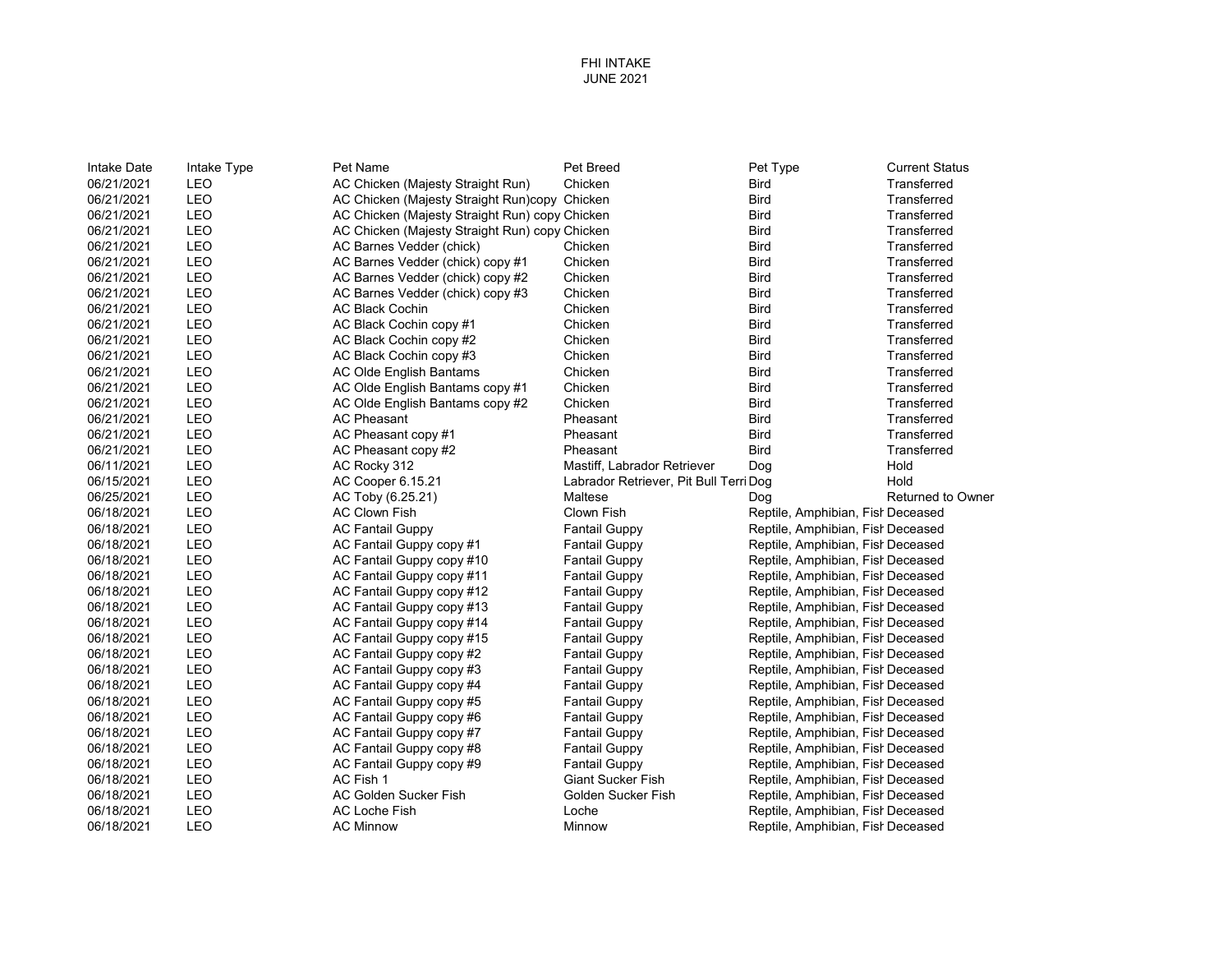06/18/2021 LEO AC Minnow copy #1 Minnow AC Minnow **Minnow Reptile, Amphibian, Fish Deceased** 06/18/2021 LEO AC Minnow copy #1 Minnow Winnow AC Minnow Copy #1 Minnow Minnow Reptile, Amphibian, Fish Deceased 06/18/2021 LEO AC Minnow copy #2 Minnow AC Minnow Reptile, Amphibian, Fish Deceased 06/18/2021 LEO AC Minnow copy #3 Minnow AC Minnow AC Minnow Copy #3 Minnow Minnow Reptile, Amphibian, Fish Deceased 06/18/2021 LEO AC Minnow copy #4 Minnow Winnow AC Minnow Copy #4 Minnow Minnow Reptile, Amphibian, Fish Deceased 06/18/2021 LEO AC Minnow copy #5 Minnow Reptile, Amphibian, FishDeceased 06/18/2021 LEO AC Minnow copy #6 Minnow Minnow Minnow Reptile, Amphibian, Fish Deceased 06/18/2021 LEO AC Sucker Fish Small Sucker Fish Small Sucker Fish Reptile, Amphibian, Fish Deceased 06/18/2021 LEO AC Sucker Fish copy #1 Small Sucker Fish Reptile, Amphibian, FishDeceased 06/18/2021 LEO AC Sucker Fish copy #2 Small Sucker Fish Reptile, Amphibian, Fish Deceased 06/18/2021 LEO AC Tetra Pink Tetra Pink Tetra Reptile, Amphibian, Fish Deceased 06/18/2021 LEO AC Turtle 1 Turtle Turtle Reptile, Amphibian, Fist Hold 06/18/2021 LEO AC Turtle 2 Turtle Turtle Reptile, Amphibian, Fist Hold Company According 2 06/21/2021 LEO AC Baby Rat (C Field) Rat Rat Small Animal Transferred Research Access 06/21/2021 LEO AC Baby Rat (C Field) copy #1 Rat Small Animal Transferred 06/21/2021 LEO AC Baby Rat (C Field) copy #2 Rat Small Animal Transferred Rat Small Animal 06/21/2021 LEO AC Baby Rat (C Field) copy #3 Rat Small Animal Transferred 06/21/2021 LEO AC Baby Rat (C Field) copy #4 Rat Small Animal Transferred Rat Small Animal Transferred Rat Transferred Rat Small Animal 06/21/2021 LEO AC Baby Rat (C Field) copy #5 Rat Small Animal Transferred Contains a Rat Small Animal Transferred 06/21/2021 LEO AC Baby Rat (C Field) copy #6 Rat Small Animal Transferred Contains and Animal Transferred 06/21/2021 LEO AC Baby Rat (C Field) copy #7 Rat Small Animal Transferred Contains and Research AC Baby Rat Rat 06/21/2021 LEO AC Gerbil (C Field) Gerbil Muslem Small Animal Hold 06/21/2021 LEO AC Gerbil (C Field) copy #1 Gerbil Small Animal Hold 06/21/2021 LEO AC Male Rat Rat Small Animal Transferred 06/21/2021 LEO AC Rat Rat Small Animal Transferred 06/04/2021 Relinguished By Owner AC Cosmo **Demestic Short Hair** Cat Cat Available 06/16/2021 Relinguished By Owner AC Webber **Demetric Short Hair** Cat Cat Available 06/28/2021 Relinguished By Owner AC Fred OS Siamese Siamese Cat Cat Available 06/19/2021 Relinquished By Owner AC Damien American Bulldog American Bulldog Dog Available 06/06/2021 Relinquished By Owner AC Willow OS Brittany, Spaniels (Medium) Dog Intake 06/10/2021 Relinquished By Owner AC Ace **Rottweiler** Rottweiler **Rottweiler** Dog **Available** 06/11/2021 Relinquished By Owner AC Zurayah Music Schule Husky, German Shepherd Dog Dog Available Available<br>1999/2021 Relinguished By Owner AC Beauraguard Miniature Schnauzer Dog Dog Transferred 06/19/2021 Relinquished By Owner AC Beauraguard Miniature Schnauzer Dog Dog Transferred Communisty of the Dog Transferred Communisty of the United Scottis Scottish Terrier Dog Transferred Communisty of the United Scottish 06/19/2021 Relinquished By Owner AC Finnegan Scottie, Scottish Terrier Dog Transferred 06/22/2021 Relinquished By Owner AC Jax OS Shepherds (All Types) Dog 06/22/2021 Relinguished By Owner AC Sherman Bulldog Bulldog Bulldog Dog Dog Intake 06/30/2021 Stray At Large AC Deceased Cat E Military Tabby Cat Cat Cat Deceased 06/30/2021 Stray At Large AC Deseased Cat Luther Rd Tabby Cat Cat Cat Deceased 06/02/2021 Stray At Large AC Prince (11&Nye) Domestic Shorthair, Tabby Cat Returned to Owner 06/02/2021 Stray At Large AC Silas Siamese Cat Transferred 06/04/2021 Stray At Large AC Dudley Domestic Short Hair Cat Intake 06/09/2021 Stray At Large AC Monkey Domestic Long Hair Cat Returned to Owner 06/12/2021 Stray At Large AC Cat (3rd & Clarmar) Willow Domestic Long Hair Cat Adopted 06/19/2021 Stray At Large AC Black Cat 15th St Domestic Short Hair Cat Intake 06/19/2021 Stray At Large AC Poppy (Hardee's) Domestic Mediumhair, Calico Cat Cat Available 06/20/2021 Stray At Large AC Kitten (7&K 6.20.21) Tabby Cat Cat Transferred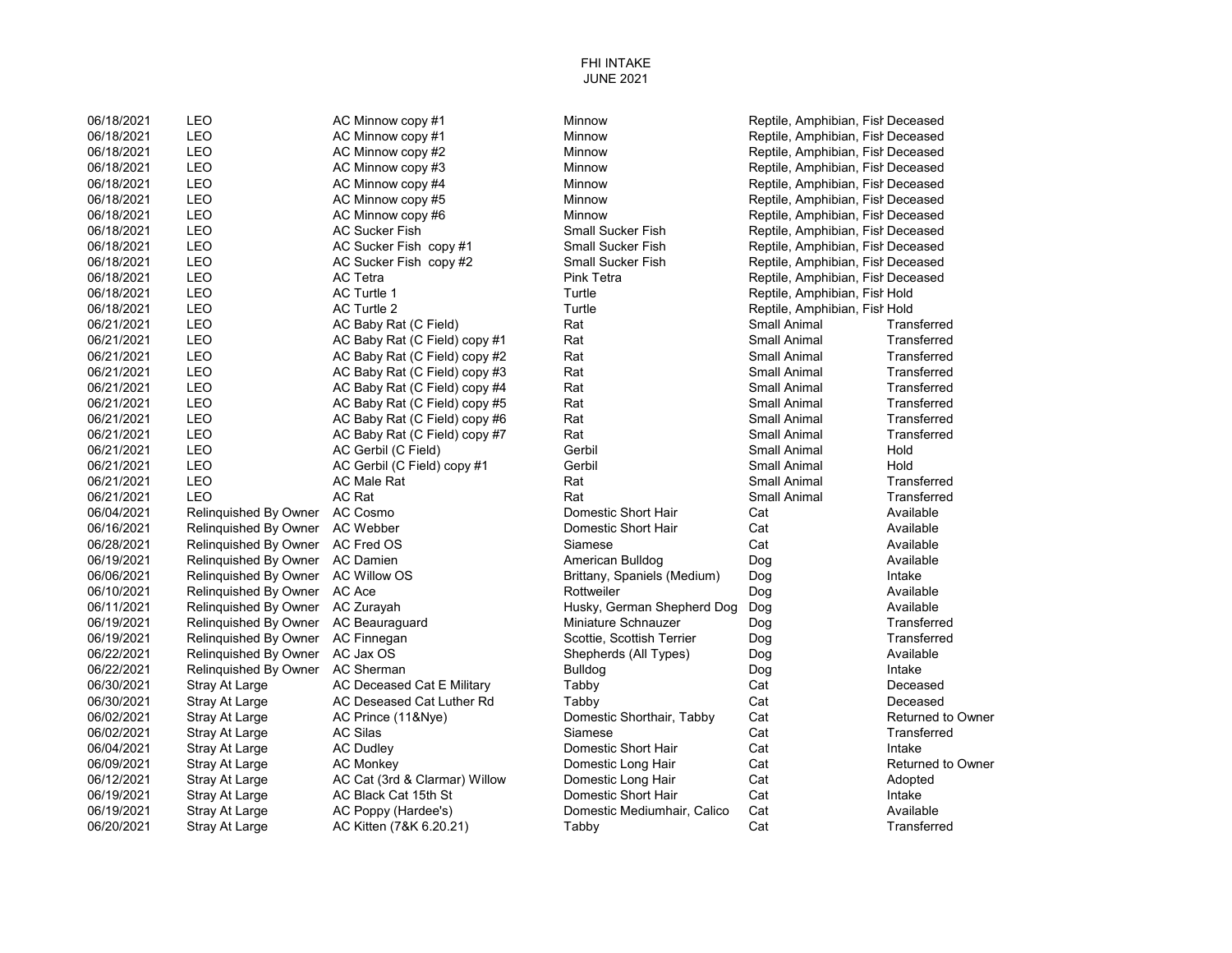| 06/20/2021 | Stray At Large        | AC Kitten (7&K 6.20.21) copy #1           | Tabby                          | Cat          | Transferred              |
|------------|-----------------------|-------------------------------------------|--------------------------------|--------------|--------------------------|
| 06/20/2021 | Stray At Large        | AC Kitten (7&K 6.20.21) copy #2           | Tabby                          | Cat          | Transferred              |
| 06/20/2021 | <b>Stray At Large</b> | AC Kitten (7&K 6.20.21) copy #3           | Tabby                          | Cat          | Transferred              |
| 06/21/2021 | Stray At Large        | AC Kitten (Pumba 7 & H)                   | Domestic Shorthair             | Cat          | Intake                   |
| 06/22/2021 | Stray At Large        | AC Kitten Rafiki (Austin Ln)              | Domestic Short Hair            | Cat          | Intake                   |
| 06/27/2021 | Stray At Large        | <b>AC Kitten</b>                          | Domestic Short Hair            | Cat          | Transferred              |
| 06/30/2021 | Stray At Large        | AC Rose                                   | Domestic Shorthair             | Cat          | <b>Returned to Owner</b> |
| 06/09/2021 | <b>Stray At Large</b> | AC JoJo                                   | Chihuahua                      | Dog          | <b>Returned to Owner</b> |
| 06/16/2021 | Stray At Large        | AC Jax (LEO 6.16.21)                      | Shepherds (All Types)          | Dog          | <b>Returned to Owner</b> |
| 06/02/2021 | Stray At Large        | AC Amy                                    | <b>Blue Heeler</b>             | Dog          | <b>Returned to Owner</b> |
| 06/05/2021 | <b>Stray At Large</b> | AC Theodore 3rd offense                   | Maltese                        | Dog          | <b>Returned to Owner</b> |
| 06/12/2021 | Stray At Large        | AC Yager                                  | St. Bernard                    | Dog          | <b>Returned to Owner</b> |
| 06/14/2021 | Stray At Large        | <b>AC Papas</b>                           | <b>Pit Bull Terrier</b>        | Dog          | <b>Returned to Owner</b> |
| 06/16/2021 | Stray At Large        | AC Husky (6.16.21)                        | Siberian Husky                 | Dog          | Intake                   |
| 06/16/2021 | Stray At Large        | AC Luna (6.16.21)                         | Shepherds (All Types)          | Dog          | <b>Returned to Owner</b> |
| 06/17/2021 | <b>Stray At Large</b> | <b>AC Cowboy</b>                          | <b>Blue Heeler</b>             | Dog          | <b>Returned to Owner</b> |
| 06/17/2021 | Stray At Large        | AC Max (Co Rd 29 6.17.21)                 | Labrador Retriever             | Dog          | <b>Returned to Owner</b> |
| 06/18/2021 | Stray At Large        | AC 2102288 6.18.21                        | Schnauzer (Miniature)          | Dog          | <b>Returned to Owner</b> |
| 06/20/2021 | <b>Stray At Large</b> | AC Daisy (YMCA 6.20.21)                   | Doberman Pinscher              | Dog          | <b>Returned to Owner</b> |
| 06/21/2021 | Stray At Large        | <b>AC Biscuit</b>                         | Golden Retriever               | Dog          | <b>Returned to Owner</b> |
| 06/22/2021 | Stray At Large        | <b>AC Bella</b>                           | <b>Pit Bull Terrier</b>        | Dog          | <b>Returned to Owner</b> |
| 06/22/2021 | Stray At Large        | AC Otis (6.22.21)                         | <b>Border Collie</b>           | Dog          | <b>Returned to Owner</b> |
| 06/22/2021 | Stray At Large        | AC Piglet (6.22.21)                       | <b>Pit Bull Terrier</b>        | Dog          | <b>Returned to Owner</b> |
| 06/22/2021 | Stray At Large        | AC Tilly (6.22.21)                        | <b>Border Collie</b>           | Dog          | <b>Returned to Owner</b> |
| 06/23/2021 | Stray At Large        | AC Butch                                  | <b>Pit Bull Terrier</b>        | Dog          | Transferred              |
| 06/24/2021 | Stray At Large        | AC Blue (3rd)                             | American Staffordshire Terrier | Dog          | <b>Returned to Owner</b> |
| 06/24/2021 | Stray At Large        | AC Buddy (6.24.21)                        | Mastiff, Labrador Retriever    | Dog          | <b>Returned to Owner</b> |
| 06/24/2021 | Stray At Large        | AC Roxie (6.24.21)                        | <b>Boxer</b>                   | Dog          | <b>Returned to Owner</b> |
| 06/25/2021 | Stray At Large        | AC Hudson (6.25.21)                       | Labrador Retriever             | Dog          | <b>Returned to Owner</b> |
| 06/26/2021 | Stray At Large        | AC Chomp (6.26.21)                        | Golden Retriever               | Dog          | <b>Returned to Owner</b> |
| 06/26/2021 | Stray At Large        | AC Meadow (6.26.21)                       | Labrador Retriever             | Dog          | <b>Returned to Owner</b> |
| 06/26/2021 | Stray At Large        | AC Rooster (6.26.21)                      | <b>Blue Heeler</b>             | Dog          | <b>Returned to Owner</b> |
| 06/27/2021 | Stray At Large        | <b>AC Lucy</b>                            | German Shepherd Dog            | Dog          | <b>Returned to Owner</b> |
| 06/28/2021 | Stray At Large        | AC Max                                    | Golden Retriever               | Dog          | <b>Returned to Owner</b> |
| 06/28/2021 | Stray At Large        | <b>AC Millie</b>                          | Hound (Unknown Type)           | Dog          | Intake                   |
| 06/28/2021 | Stray At Large        | AC Tyson                                  | Pug, Beagle                    | Dog          | <b>Returned to Owner</b> |
| 06/29/2021 | Stray At Large        | <b>AC Duke</b>                            | Pug                            | Dog          | <b>Returned to Owner</b> |
| 06/29/2021 | Stray At Large        | <b>AC Flash</b>                           | Labrador Retriever             | Dog          | <b>Returned to Owner</b> |
| 06/29/2021 | Stray At Large        | AC Moose                                  | <b>Bull Terrier</b>            | Dog          | <b>Returned to Owner</b> |
| 06/27/2021 | Stray At Large        | AC Halo (6.27.21)                         | Shepherds (All Types)          | Dog          | Deceased                 |
| 06/27/2021 | Stray At Large        | AC Mia (6.27.21)                          | <b>Border Collie</b>           | Dog          | Deceased                 |
| 06/04/2021 | Stray At Large        | AC Hamster (Hancock)                      | Hamster                        | Small Animal | Fostered - Hold          |
| 06/13/2021 | Stray At Large        | AC Raccoon (Main St 6.13.21)              | Raccoon                        | Wildlife     | Deceased                 |
| 06/14/2021 | Stray At Large        | AC Deceased Baby Bird (6.14.21 W 21) Bird |                                | Wildlife     | Deceased                 |
| 06/01/2021 | Stray At Large        | AC Baby Duck (424 W 11th)                 | Duck                           | Wildlife     | Transferred              |
| 06/01/2021 | Stray At Large        | AC Bird (Mayfair 6.1.21)                  | Robin                          | Wildlife     | Transferred              |
|            |                       |                                           |                                |              |                          |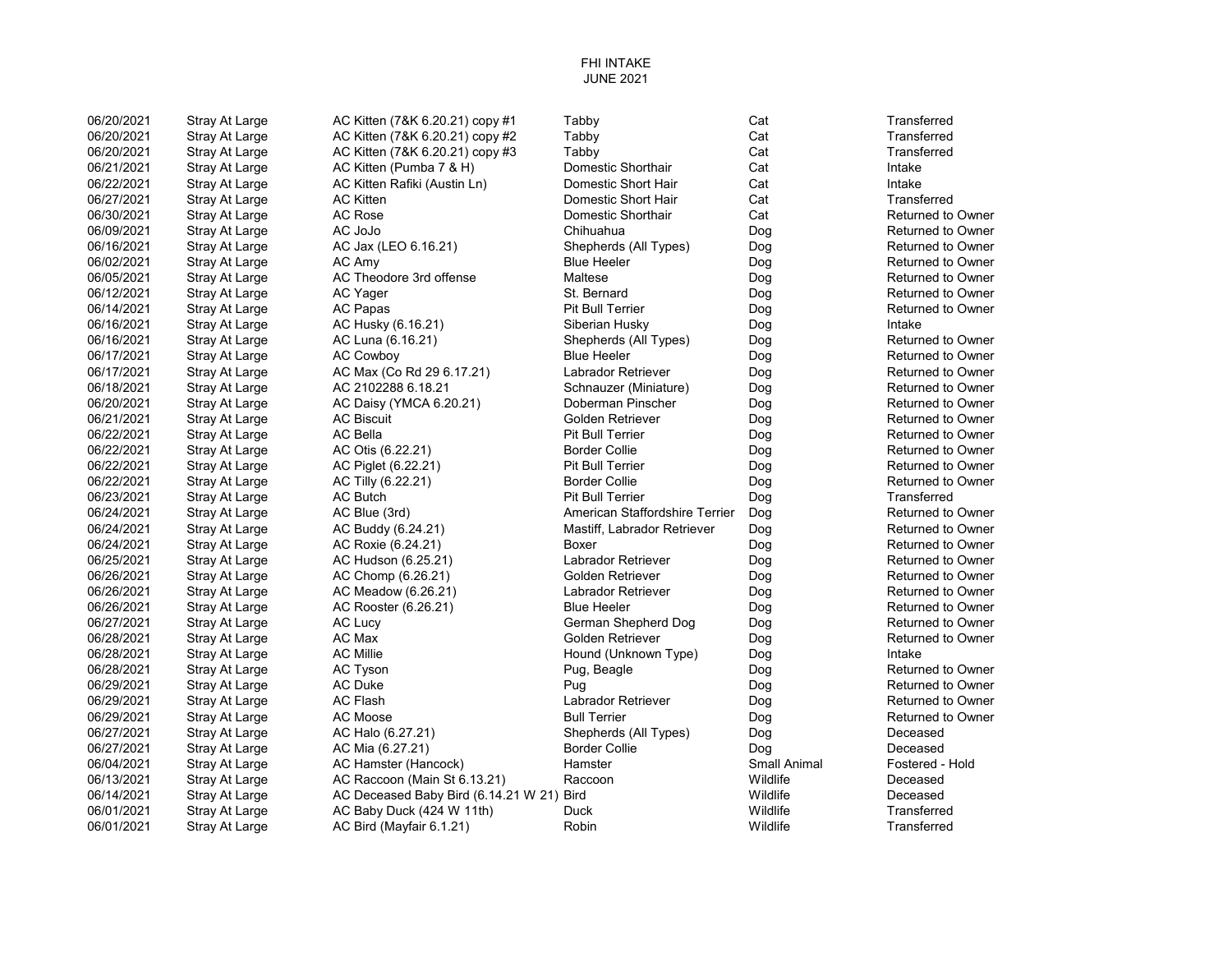| 06/04/2021 | Stray At Large | AC Bird (S Nye 6.4.21)                | Robin       | Wildlife | Transferred             |
|------------|----------------|---------------------------------------|-------------|----------|-------------------------|
| 06/05/2021 | Stray At Large | AC Duck (Fairacres Dr 6.5.21)         | <b>Duck</b> | Wildlife | Transferred             |
| 06/06/2021 | Stray At Large | AC Squirrel (W 23rd 6.6.21)           | Sauirrel    | Wildlife | Transferred             |
| 06/07/2021 | Stray At Large | AC Bunny (13 & D)                     | American    | Wildlife | <b>Wildlife Release</b> |
| 06/07/2021 | Stray At Large | AC Possum (Cottonwood 6.7.21)         | Prairie Dog | Wildlife | Transferred             |
| 06/18/2021 | Stray At Large | AC Bird (neonate State Lakes 6.18.21) | <b>Bird</b> | Wildlife | Transferred             |
| 06/18/2021 | Stray At Large | AC Bunny (1 of 3, 10 & Broad)         | Rabbit      | Wildlife | Transferred             |
| 06/18/2021 | Stray At Large | AC Bunny (2 of 3, 10 & Broad)         | Rabbit      | Wildlife | Transferred             |
| 06/18/2021 | Stray At Large | AC Bunny (3 of 3, 10 & Broad)         | Rabbit      | Wildlife | Transferred             |
| 06/29/2021 | Stray At Large | AC Baby Bunny Miller Park             | Rabbit      | Wildlife | Transferred             |
| 06/09/2021 | Stray At Large | AC Bat (339 W Mil)                    | Bat         | Wildlife | Euthanized              |

|            | Canine | Feline       | Small Animal | Rep/Amph/Fish | <b>Bird</b> | Wildlife | Total |
|------------|--------|--------------|--------------|---------------|-------------|----------|-------|
| <b>LEO</b> |        |              |              | 34            | ıο          |          | cэ    |
| <b>RBO</b> |        |              |              |               |             |          |       |
| SAL        | ◡ຯ     |              |              |               |             | כו'      | c7    |
|            |        | $\sim$<br>∠∪ |              | ບຯ            |             |          | 145   |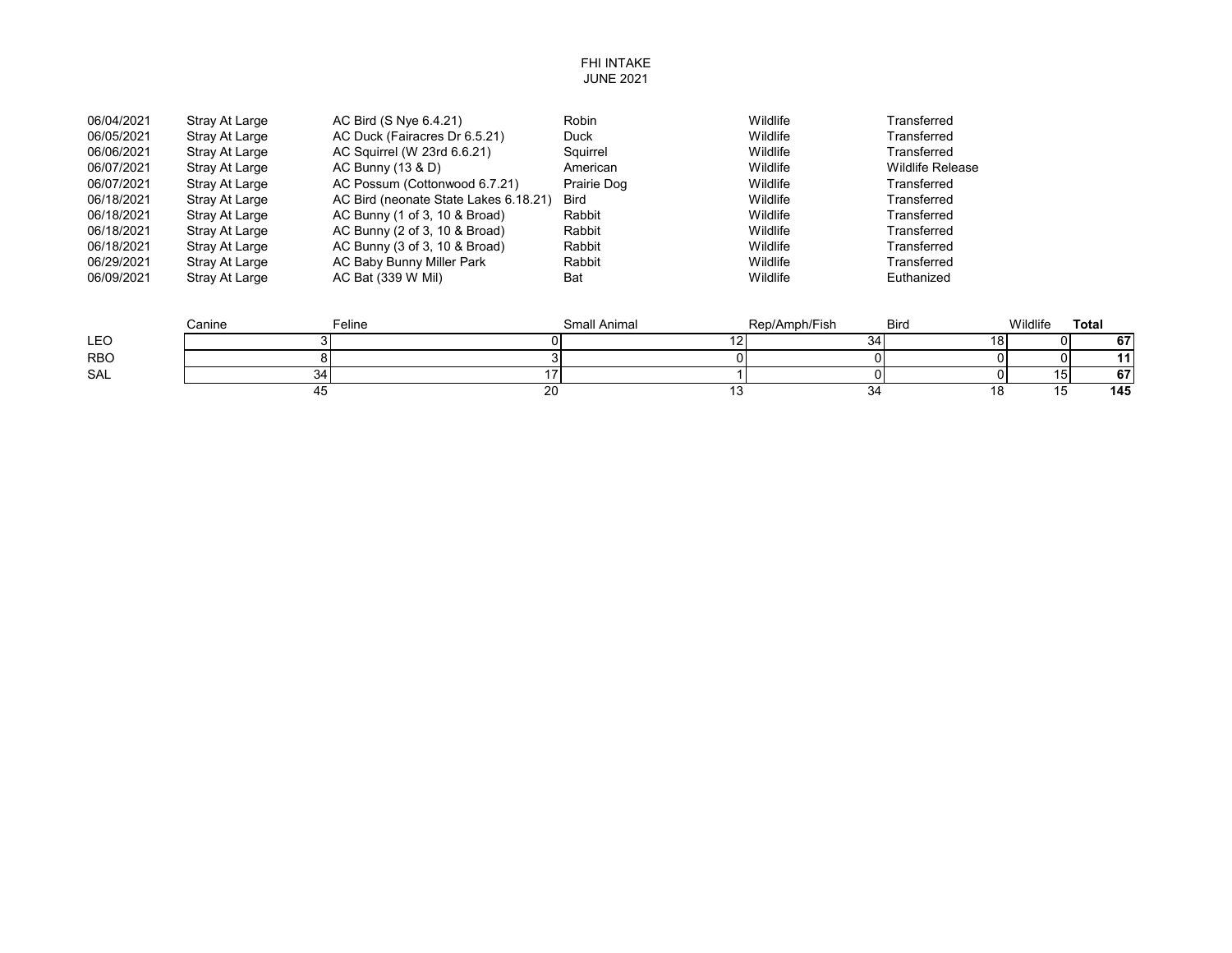### FHI OUTCOME JUNE 2021

| Outtake Date | Outtake<br>Тy |
|--------------|---------------|
| 06/03/2021   | Adopted       |
| 06/04/2021   | Adopted       |
| 06/06/2021   | Adopted       |
| 06/10/2021   | Adopted       |
| 06/14/2021   | Adopted       |
| 06/18/2021   | Adopted       |
| 06/20/2021   | Adopted       |
| 06/28/2021   | Adopted       |
| 06/28/2021   | Adopted       |
| 06/30/2021   | Deceased      |
| 06/30/2021   | Deceased      |
| 06/27/2021   | Deceased      |
| 06/27/2021   | Deceased      |
| 06/18/2021   | Deceased      |
| 07/01/2021   | Deceased      |
| 07/01/2021   | Deceased      |
| 07/01/2021   | Deceased      |
| 07/01/2021   | Deceased      |
| 07/01/2021   | Deceased      |
| 07/01/2021   | Deceased      |
| 07/01/2021   | Deceased      |
| 07/01/2021   | Deceased      |
| 07/01/2021   | Deceased      |
| 07/01/2021   | Deceased      |
| 07/01/2021   | Deceased      |
| 07/01/2021   | Deceased      |
| 07/01/2021   | Deceased      |
| 07/01/2021   | Deceased      |
| 07/01/2021   | Deceased      |
| 07/01/2021   | Deceased      |
| 07/01/2021   | Deceased      |
| 07/01/2021   | Deceased      |
| 07/01/2021   | Deceased      |
| 07/01/2021   | Deceased      |
| 07/01/2021   | Deceased      |
| 07/01/2021   | Deceased      |
| 07/01/2021   | Deceased      |
| 07/01/2021   | Deceased      |
| 07/01/2021   | Deceased      |
| 07/01/2021   | Deceased      |
|              |               |

06/03/2021 Adopted AC BELLA Boxer, Bullmastiff Dog Adopted 06/06/2021 Adopted Butter German Shepherd Dog, Rottweiler Dog Adopted 06/10/2021 Adopted AC Luna Husky Dog Adopted 06/14/2021 Adopted Leo Terriers (Small) Dog Adopted AC Bella (Regency #30) Beagle Dog Adopted<br>Happy (Hudson) Mixed Breed Dog Adopted 06/20/2021 Adopted Happy (Hudson) Mixed Breed Dog Adopted 06/28/2021 Adopted Novalea Boxer, American Bulldog Dog Adopted AC Deseased Cat Luther Rd Tabby Cat Cat Cat Deceased Cat Deceased Cat Deceased Cat Deceased Cat Deceased Cat D

Outtake Date Outtake Type Pet Name Pet Breed Pet Type Current Status

Peanut/Rip **Comeanut Comeanut Comeanut Comeanut** German Shepherd Dog, Rottweiler Dog **Adopted** 06/28/2021 Adopted AC Cat (3rd & Clarmar) Willow Domestic Long Hair Cat Adopted AC Deceased Cat E Military **Cat Example 2006** Tabby Cat Cat Cat Deceased Deceased 06/27/2021 Deceased AC Mia (6.27.21) Border Collie Dog Deceased AC Halo (6.27.21) Shepherds (All Types) Dog Deceased Deceased 06/18/2021 Deceased AC Tetra Pink Tetra Reptile, Amphibian, FishDeceased 07/01/2021 Deceased AC Fish 1 Giant Sucker Fish Reptile, Amphibian, FishDeceased 07/01/2021 Deceased AC Sucker Fish Small Sucker Fish Reptile, Amphibian, FishDeceased AC Sucker Fish copy #1 Small Sucker Fish Reptile, Amphibian, Fish Deceased 07/01/2021 Deceased AC Sucker Fish copy #2 Small Sucker Fish Reptile, Amphibian, FishDeceased 07/01/2021 Deceased AC Golden Sucker Fish Golden Sucker Fish Reptile, Amphibian, FishDeceased 07/01/2021 Deceased AC Fantail Guppy Fantail Guppy Reptile, Amphibian, FishDeceased AC Fantail Guppy copy #1 Fantail Guppy **Company Reptile, Amphibian, Fish Deceased** 07/01/2021 Deceased AC Fantail Guppy copy #2 Fantail Guppy Reptile, Amphibian, FishDeceased 07 AC Fantail Guppy copy #3 Fantail Guppy Fantail Guppy Reptile, Amphibian, Fish Deceased AC Fantail Guppy Fantail Guppy Reptile, Amphibian, Fish Deceased Fantail Guppy **Example 2021** Reptile, Amphibian, Fish Deceased AC Fantail Guppy copy #5 Fantail Guppy **Fantail Guppy Reptile, Amphibian, Fish Deceased** AC Fantail Guppy copy #6 Fantail Guppy **Fantail Guppy Reptile, Amphibian, Fish Deceased** 07/01/2021 Deceased AC Fantail Guppy copy #7 Fantail Guppy Reptile, Amphibian, FishDeceased AC Fantail Guppy copy #8 Fantail Guppy **Reptile, Amphibian, Fish Deceased** Reptile, Amphibian, Fish Deceased AC Fantail Guppy copy #9 Fantail Guppy Fantail Guppy Reptile, Amphibian, Fish Deceased AC Fantail Guppy copy #10 Fantail Guppy Fantail Guppy Reptile, Amphibian, Fish Deceased 07/01/2021 Deceased AC Fantail Guppy copy #11 Fantail Guppy Reptile, Amphibian, FishDeceased AC Fantail Guppy copy #12 Fantail Guppy **Fantail Guppy Reptile, Amphibian, Fish Deceased** AC Fantail Guppy copy #13 Fantail Guppy **Fantail Guppy Reptile, Amphibian, Fish Deceased** AC Fantail Guppy copy #14 Fantail Guppy Fantail Guppy Reptile, Amphibian, Fish Deceased AC Fantail Guppy copy #15 Fantail Guppy **Fantail Guppy Reptile, Amphibian, Fish Deceased** 07/01/2021 Deceased AC Clown Fish Clown Fish Reptile, Amphibian, FishDeceased 07/01/2021 Deceased AC Loche Fish Loche Reptile, Amphibian, FishDeceased AC Minnow **Deceased AC Minnow** Minnow Reptile, Amphibian, Fish Deceased 07/01/2021 Deceased AC Minnow copy #1 Minnow Reptile, Amphibian, FishDeceased 07/01/2021 Deceased AC Minnow copy #2 Minnow Reptile, Amphibian, FishDeceased 07/01/2021 Deceased AC Minnow copy #3 Minnow Minnow Reptile, Amphibian, Fish Deceased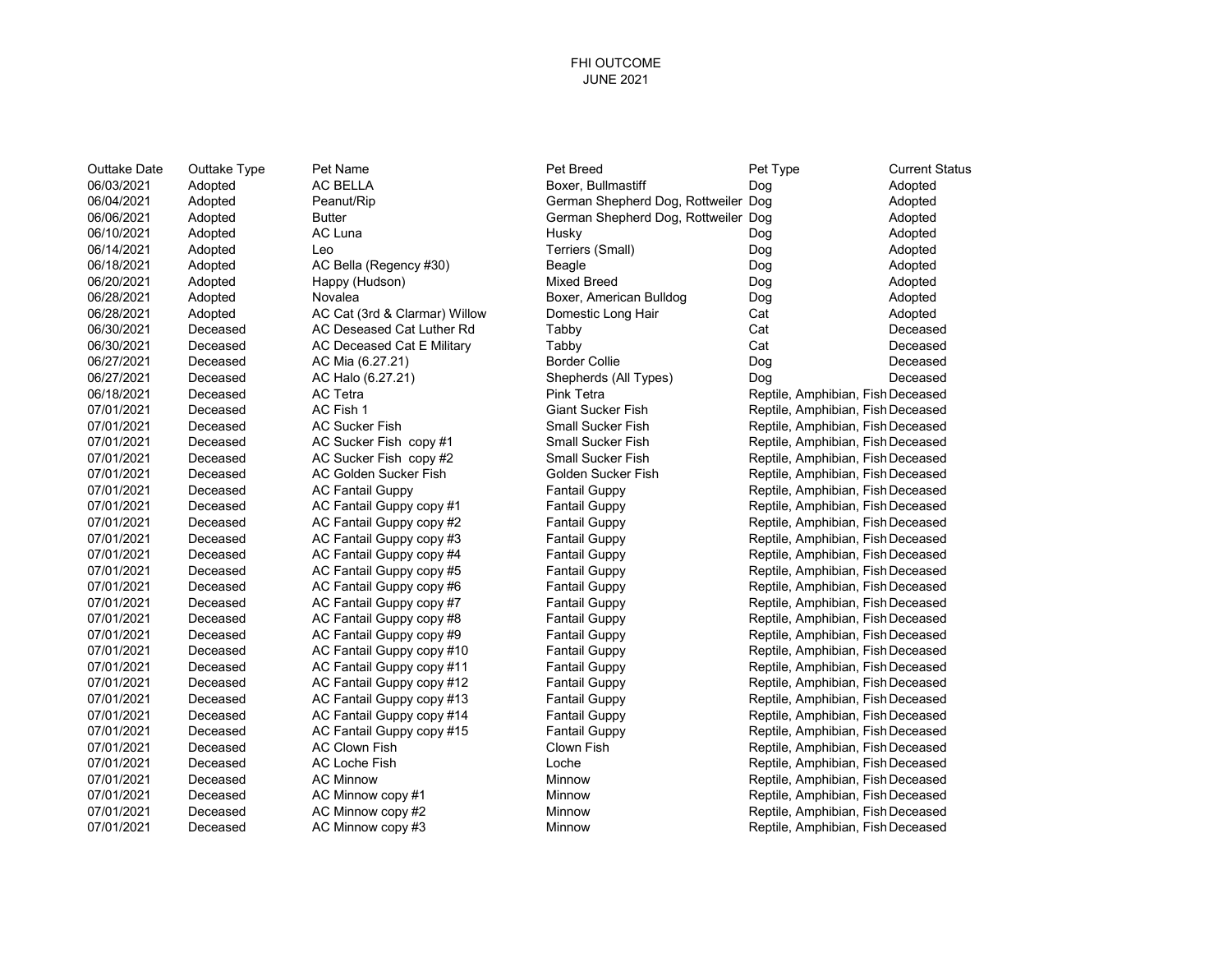| 07/01/2021 | Deceased                 | AC Minnow copy #4                                        | <b>Minnow</b>                  | Reptile, Amphibian, Fish Deceased |                          |
|------------|--------------------------|----------------------------------------------------------|--------------------------------|-----------------------------------|--------------------------|
| 07/01/2021 | Deceased                 | AC Minnow copy #5                                        | <b>Minnow</b>                  | Reptile, Amphibian, Fish Deceased |                          |
| 07/01/2021 | Deceased                 | AC Minnow copy #6                                        | Minnow                         | Reptile, Amphibian, Fish Deceased |                          |
| 07/01/2021 | Deceased                 | AC Minnow copy #1                                        | Minnow                         | Reptile, Amphibian, Fish Deceased |                          |
| 06/13/2021 | Deceased                 | AC Raccoon (Main St 6.13.21)                             | Raccoon                        | Wildlife                          | Deceased                 |
| 06/14/2021 | Deceased                 | AC Deceased Baby Bird (6.14.21 W 21) Other/Uncategorized |                                | Wildlife                          | Deceased                 |
| 06/10/2021 | Euthanized               | AC Bat (339 W Mil)                                       | Bat                            | Wildlife                          | Euthanized               |
| 06/08/2021 | <b>Returned to Owner</b> | AC Prince (11&Nye)                                       | Domestic Shorthair, Tabby      | Cat                               | <b>Returned to Owner</b> |
| 06/16/2021 | <b>Returned to Owner</b> | <b>AC Neville</b>                                        | Domestic Short Hair            | Cat                               | <b>Returned to Owner</b> |
| 06/19/2021 | Returned to Owner        | <b>AC Monkey</b>                                         | Domestic Long Hair             | Cat                               | <b>Returned to Owner</b> |
| 07/01/2021 | <b>Returned to Owner</b> | AC Rose                                                  | Domestic Shorthair             | Cat                               | <b>Returned to Owner</b> |
| 06/03/2021 | <b>Returned to Owner</b> | AC Amy                                                   | <b>Blue Heeler</b>             | Dog                               | <b>Returned to Owner</b> |
| 06/06/2021 | <b>Returned to Owner</b> | AC Theodore 3rd offense                                  | Maltese                        | Dog                               | <b>Returned to Owner</b> |
| 06/11/2021 | <b>Returned to Owner</b> | AC JoJo                                                  | Chihuahua                      | Dog                               | <b>Returned to Owner</b> |
| 06/16/2021 | <b>Returned to Owner</b> | AC Papas                                                 | <b>Pit Bull Terrier</b>        | Dog                               | <b>Returned to Owner</b> |
| 06/17/2021 | <b>Returned to Owner</b> | <b>AC Diamond</b>                                        | <b>Pit Bull Terrier</b>        | Dog                               | <b>Returned to Owner</b> |
| 06/18/2021 | <b>Returned to Owner</b> | AC Jax (LEO 6.16.21)                                     | Shepherds (All Types)          | Dog                               | <b>Returned to Owner</b> |
| 06/16/2021 | <b>Returned to Owner</b> | AC Husky (6.16.21)                                       | Siberian Husky                 | Dog                               | <b>Returned to Owner</b> |
| 06/18/2021 | <b>Returned to Owner</b> | AC Luna (6.16.21)                                        | Shepherds (All Types)          | Dog                               | <b>Returned to Owner</b> |
| 06/19/2021 | <b>Returned to Owner</b> | AC 2102288 6.18.21                                       | Schnauzer (Miniature)          | Dog                               | <b>Returned to Owner</b> |
| 06/20/2021 | <b>Returned to Owner</b> | AC Daisy (YMCA 6.20.21)                                  | Doberman Pinscher              | Dog                               | <b>Returned to Owner</b> |
| 06/23/2021 | <b>Returned to Owner</b> | AC Piglet (6.22.21)                                      | <b>Pit Bull Terrier</b>        | Dog                               | <b>Returned to Owner</b> |
| 06/23/2021 | <b>Returned to Owner</b> | AC Tilly (6.22.21)                                       | <b>Border Collie</b>           | Dog                               | <b>Returned to Owner</b> |
| 06/24/2021 | <b>Returned to Owner</b> | AC Blue (3rd)                                            | American Staffordshire Terrier | Dog                               | <b>Returned to Owner</b> |
| 06/24/2021 | <b>Returned to Owner</b> | AC Roxie (6.24.21)                                       | Boxer                          | Dog                               | <b>Returned to Owner</b> |
| 06/24/2021 | <b>Returned to Owner</b> | AC Buddy (6.24.21)                                       | Mastiff, Labrador Retriever    | Dog                               | <b>Returned to Owner</b> |
| 06/25/2021 | <b>Returned to Owner</b> | <b>AC Bella</b>                                          | Pit Bull Terrier               | Dog                               | <b>Returned to Owner</b> |
| 06/25/2021 | <b>Returned to Owner</b> | AC Toby (6.25.21)                                        | Maltese                        | Dog                               | <b>Returned to Owner</b> |
| 06/25/2021 | <b>Returned to Owner</b> | AC Hudson (6.25.21)                                      | Labrador Retriever             | Dog                               | <b>Returned to Owner</b> |
| 06/26/2021 | <b>Returned to Owner</b> | AC Rooster (6.26.21)                                     | <b>Blue Heeler</b>             | Dog                               | <b>Returned to Owner</b> |
| 06/26/2021 | <b>Returned to Owner</b> | AC Meadow (6.26.21)                                      | Labrador Retriever             | Dog                               | <b>Returned to Owner</b> |
| 06/26/2021 | <b>Returned to Owner</b> | AC Chomp (6.26.21)                                       | Golden Retriever               | Dog                               | <b>Returned to Owner</b> |
| 06/27/2021 | <b>Returned to Owner</b> | <b>AC Lucy</b>                                           | German Shepherd Dog            | Dog                               | <b>Returned to Owner</b> |
| 06/28/2021 | <b>Returned to Owner</b> | AC Tyson                                                 | Pug, Beagle                    | Dog                               | <b>Returned to Owner</b> |
| 06/29/2021 | <b>Returned to Owner</b> | AC Duke                                                  | Pug                            | Dog                               | <b>Returned to Owner</b> |
| 06/30/2021 | <b>Returned to Owner</b> | AC Max                                                   | Golden Retriever               | Dog                               | <b>Returned to Owner</b> |
| 06/21/2021 | Transferred              | AC Chicken (Majesty Straight Run)                        | Chicken                        | <b>Bird</b>                       | Transferred              |
| 06/21/2021 | Transferred              | AC Chicken (Majesty Straight Run)copy; Chicken           |                                | <b>Bird</b>                       | Transferred              |
| 06/21/2021 | Transferred              | AC Chicken (Majesty Straight Run) copy Chicken           |                                | Bird                              | Transferred              |
| 06/21/2021 | Transferred              | AC Olde English Bantams                                  | Chicken                        | <b>Bird</b>                       | Transferred              |
| 06/21/2021 | Transferred              | AC Chicken (Majesty Straight Run) copy Chicken           |                                | <b>Bird</b>                       | Transferred              |
| 06/21/2021 | Transferred              | AC Olde English Bantams copy #1                          | Chicken                        | <b>Bird</b>                       | Transferred              |
| 06/21/2021 | Transferred              | AC Olde English Bantams copy #2                          | Chicken                        | <b>Bird</b>                       | Transferred              |
| 06/21/2021 | Transferred              | <b>AC Black Cochin</b>                                   | Chicken                        | <b>Bird</b>                       | Transferred              |
| 06/21/2021 | Transferred              | AC Black Cochin copy #1                                  | Chicken                        | <b>Bird</b>                       | Transferred              |
|            |                          |                                                          |                                |                                   |                          |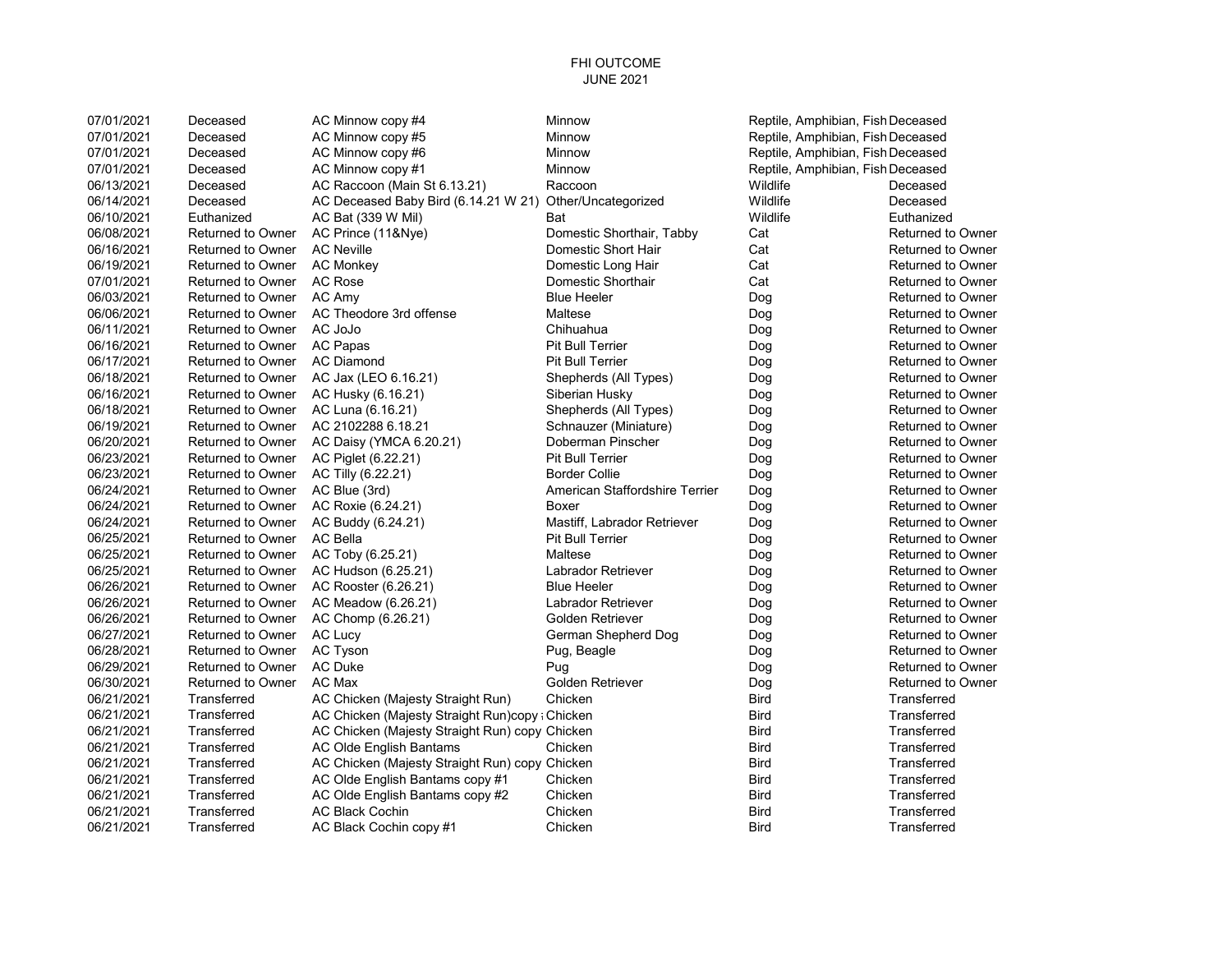## FHI OUTCOME JUNE 2021

| 06/21/2021 | Transferred | AC Black Cochin copy #2          | Chicken                   | <b>Bird</b>         | Transferred |
|------------|-------------|----------------------------------|---------------------------|---------------------|-------------|
| 06/21/2021 | Transferred | AC Black Cochin copy #3          | Chicken                   | <b>Bird</b>         | Transferred |
| 06/21/2021 | Transferred | AC Barnes Vedder (chick)         | Chicken                   | <b>Bird</b>         | Transferred |
| 06/21/2021 | Transferred | AC Barnes Vedder (chick) copy #1 | Chicken                   | <b>Bird</b>         | Transferred |
| 06/21/2021 | Transferred | AC Barnes Vedder (chick) copy #2 | Chicken                   | <b>Bird</b>         | Transferred |
| 06/21/2021 | Transferred | AC Barnes Vedder (chick) copy #3 | Chicken                   | <b>Bird</b>         | Transferred |
| 06/21/2021 | Transferred | <b>AC Pheasant</b>               | Pheasant                  | <b>Bird</b>         | Transferred |
| 06/21/2021 | Transferred | AC Pheasant copy #1              | Pheasant                  | <b>Bird</b>         | Transferred |
| 06/21/2021 | Transferred | AC Pheasant copy #2              | Pheasant                  | <b>Bird</b>         | Transferred |
| 06/02/2021 | Transferred | <b>AC Silas</b>                  | Siamese                   | Cat                 | Transferred |
| 06/21/2021 | Transferred | AC Kitten (7&K 6.20.21)          | Tabby                     | Cat                 | Transferred |
| 06/21/2021 | Transferred | AC Kitten (7&K 6.20.21) copy #3  | Tabby                     | Cat                 | Transferred |
| 06/27/2021 | Transferred | <b>AC Kitten</b>                 | Domestic Short Hair       | Cat                 | Transferred |
| 06/26/2021 | Transferred | <b>AC Butch</b>                  | <b>Pit Bull Terrier</b>   | Dog                 | Transferred |
| 06/29/2021 | Transferred | <b>AC Finnegan</b>               | Scottie, Scottish Terrier | Dog                 | Transferred |
| 06/29/2021 | Transferred | <b>AC Beauraguard</b>            | Miniature Schnauzer       | Dog                 | Transferred |
| 06/25/2021 | Transferred | <b>AC Male Rat</b>               | Rat                       | <b>Small Animal</b> | Transferred |
| 06/25/2021 | Transferred | <b>AC Rat</b>                    | Rat                       | <b>Small Animal</b> | Transferred |
| 06/25/2021 | Transferred | AC Baby Rat (C Field)            | Rat                       | Small Animal        | Transferred |
| 06/25/2021 | Transferred | AC Baby Rat (C Field) copy #1    | Rat                       | <b>Small Animal</b> | Transferred |
| 06/25/2021 | Transferred | AC Baby Rat (C Field) copy #2    | Rat                       | <b>Small Animal</b> | Transferred |
| 06/25/2021 | Transferred | AC Baby Rat (C Field) copy #3    | Rat                       | <b>Small Animal</b> | Transferred |
| 06/25/2021 | Transferred | AC Baby Rat (C Field) copy #4    | Rat                       | <b>Small Animal</b> | Transferred |
| 06/25/2021 | Transferred | AC Baby Rat (C Field) copy #5    | Rat                       | <b>Small Animal</b> | Transferred |
| 06/25/2021 | Transferred | AC Baby Rat (C Field) copy #6    | Rat                       | <b>Small Animal</b> | Transferred |
| 06/25/2021 | Transferred | AC Baby Rat (C Field) copy #7    | Rat                       | <b>Small Animal</b> | Transferred |
| 06/04/2021 | Transferred | AC Bird (S Nye 6.4.21)           | Robin                     | Wildlife            | Transferred |
| 06/01/2021 | Transferred | AC Baby Duck (424 W 11th)        | Duck                      | Wildlife            | Transferred |
| 06/01/2021 | Transferred | AC Bird (Mayfair 6.1.21)         | Robin                     | Wildlife            | Transferred |
| 06/04/2021 | Transferred | AC Bird (S Nye 6.4.21)           | Robin                     | Wildlife            | Transferred |
| 06/06/2021 | Transferred | AC Squirrel (W 23rd 6.6.21)      | Squirrel                  | Wildlife            | Transferred |
| 06/07/2021 | Transferred | AC Bunny (13 & D)                | American                  | Wildlife            | Transferred |
| 06/29/2021 | Transferred | AC Baby Bunny Miller Park        | Rabbit                    | Wildlife            | Transferred |
| 06/05/2021 | Transferred | AC Duck (Fairacres Dr 6.5.21)    | <b>Duck</b>               | Wildlife            | Transferred |
| 06/08/2021 | Transferred | AC Possum (Cottonwood 6.7.21)    | Possum                    | Wildlife            | Transferred |
| 06/18/2021 | Transferred | AC Bunny (1 of 3, 10 & Broad)    | Rabbit                    | Wildlife            | Transferred |
| 06/18/2021 | Transferred | AC Bunny (2 of 3, 10 & Broad)    | Rabbit                    | Wildlife            | Transferred |
| 06/18/2021 | Transferred | AC Bunny (3 of 3, 10 & Broad)    | Rabbit                    | Wildlife            | Transferred |
|            |             |                                  |                           |                     |             |

|          | Canine | ⊑eline | <b>Small Animal</b> | $\overline{\phantom{a}}$<br>Rep/Amp/Fish | <b>Bird</b> |          |    |
|----------|--------|--------|---------------------|------------------------------------------|-------------|----------|----|
| ADOPT    |        |        |                     |                                          |             | $\Omega$ |    |
| Deceased |        |        |                     | 32 <sub>l</sub>                          |             |          | 38 |
| Euth     |        |        |                     |                                          |             |          |    |

Wildlife **Total**